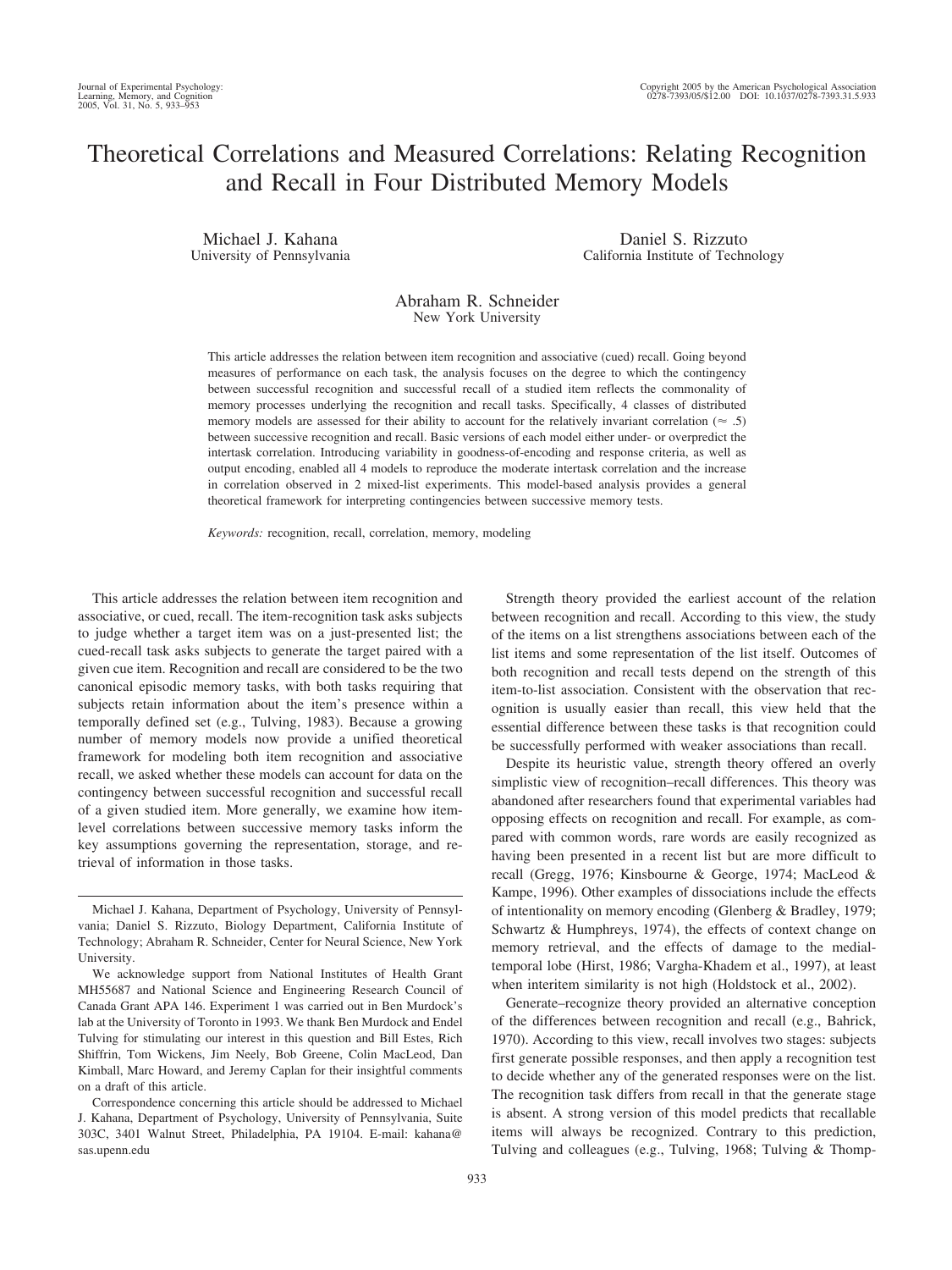son, 1973) found that unrecognized items may often be subsequently recalled when prompted by an appropriate retrieval cue.

# Contingency Analysis of the Recognition–Recall Relation

In studying the relation between recognition and recall, Tulving and Thompson (1973) adopted the successive testing technique, a technique that had been used previously to examine one-trial associative learning and to assess the role of associative unlearning (see Kahana, 2000, for a review). In Tulving and Thompson's procedure, subjects studied a list of A–B word pairs and were then tested successively: first by item recognition and then by cued recall. In the item-recognition test, subjects saw B items from each of the studied pairs intermixed with nonlist items. Subjects responded "yes" to items if they remembered seeing them in the study list. In the cued-recall test, subjects attempted to recall the B items when given the A items as cues. In this manner, memory for each of the B items was tested twice—first by recognition and then later by recall. Tulving and colleagues observed that some items that subjects failed to recognize as having been presented in the study list were nonetheless correctly recalled on the cued-recall test—a finding they referred to as the "recognition failure of recallable words."

Tulving and Wiseman (1975) measured the statistical contingency (or association) between item recognition and cued recall at the level of individual items. Their analysis revealed a simple relation between the conditional probability of recognition given recall,  $P(R|C)$ , and the probability of recognition itself,  $P(R)$ . This relation, known as the Tulving–Wiseman function, describes a moderate degree of dependency between item recognition and cued recall. Expressed using Yule's *Q*—a measure of association for  $2 \times 2$  contingency tables—one finds values ranging from .45 to .65 across a wide range of experimental conditions (Kahana, 2000; Nilsson & Gardiner, 1991).<sup>1</sup> Although higher recognition– recall dependencies have been observed as a result of shallow encoding or semantic redundancy of study pairs (Nilsson & Gardiner, 1993; Nilsson, Law, & Tulving, 1988), the basic finding of moderate dependence is robust.

The moderate degree of dependence between recognition and recall contrasts with other task comparisons, particularly those involving comparisons of implicit and explicit memory tasks. Independence  $(Q \sim 0)$  is typically observed when subjects perform successive recognition and fragment completion or successive fragment completion tasks given with implicit instructions on one test and explicit instructions on the other (Hayman & Tulving, 1989a, 1989b; Tulving, Schacter, & Stark, 1982). These findings of independence have led to very strong claims concerning the existence of separate memory systems supporting implicit and explicit memory (Tulving & Schacter, 1991).

Intertask correlations can also be very high, as in cases in which the same information is probed on two successive tests. For example, Kahana (2002) had subjects study a list of 12 A–B pairs. All the studied pairs were then tested twice, once in each of two test phases (designated as Test 1 and Test 2). On Test 1, half of the studied pairs were cued in the forward order, and the other half were cued in the backward order. On Test 2 (which was given after a brief delay), half of the pairs were tested in the same order as in Test 1 and half were tested in the reverse order. The correlation between successful recall of pairs tested in an identical manner on the two retrieval occasions was .99. More surprisingly, the correlation was .97 for pairs tested in the forward order on one of the tests and the backward order on the other (e.g., A–? on Test 1 and ?–B on Test 2). Kahana interpreted the similarity of these correlations as evidence for the associative symmetry hypothesis (Asch & Ebenholtz, 1962), which sees A–B associations as a holistic conjunction of both A and B items rather than independent forward and backward links (e.g., Wolford, 1971).

The preceding examples illustrate that the moderate correlation between successive recognition and recall must say something about the information processing underlying these two memory tasks. Indeed, the moderate correlation between item recognition and cued recall, coupled with numerous experimental dissociations in which manipulated variables selectively influence either recognition or recall, led theorists to advocate for a distinction between item-specific and relational (or associative) information (Humphreys, 1978; Murdock, 1974)—a distinction that became formalized in a host of computational memory models (Gillund & Shiffrin, 1984; Hintzman, 1988; Humphreys, Pike, Bain, & Tehan, 1989; Mensink & Raaijmakers, 1988; Metcalfe, 1985; Metcalfe, 1985; Murdock, 1982, 1997; Norman & O'Reilly, 2003). Although these models have been used extensively to account for recognition and recall data individually, the basic assumptions about the dependence or independence of the information supporting these tasks have not been carefully evaluated. However, before one can evaluate these assumptions, one must consider the complexities involved in interpreting correlations between successive tests.

Our overarching goal is to provide a rigorous foundation for the interpretation of intertask correlations and to use this approach to help us understand how correlations between memory tasks can help constrain models of those tasks. Our focus on the recognition– recall correlation is fitting because recognition and recall are the two most widely studied memory tasks, and because major memory models have been developed to provide a common theoretical framework for their analysis. Furthermore, theories of recognition and recall have been specified in sufficient detail that we can derive explicit predictions about their correlation. Finally, there are extensive data demonstrating the moderate correlation between successive recognition and recall tasks, with these correlations being consistent across studies that vary widely in their methodology and in the overall level of recognition and recall performance.

This article is organized as follows. First, we present a statistical analysis of factors that may influence the correlation between any two successive memory tests. Next, we introduce four distributed memory models (DMMs) that have been used to model item recognition and associative (cued) recall. These models are of particular interest because they make representational assumptions that allow one to derive, analytically, the recognition–recall correlation. These derivations are then presented for simplified versions of each of the four models. Using Monte Carlo methods, we are able to simulate extended versions of each model and show that variability at encoding and variability at retrieval play crucial roles in determining intertask correlations. The latter part of the article reports two experiments that test and confirm these predictions,

<sup>&</sup>lt;sup>1</sup> Yule's *Q* can take on values ranging from  $-1.0$  (perfect negative correlation) to  $+1.0$  (perfect positive correlation).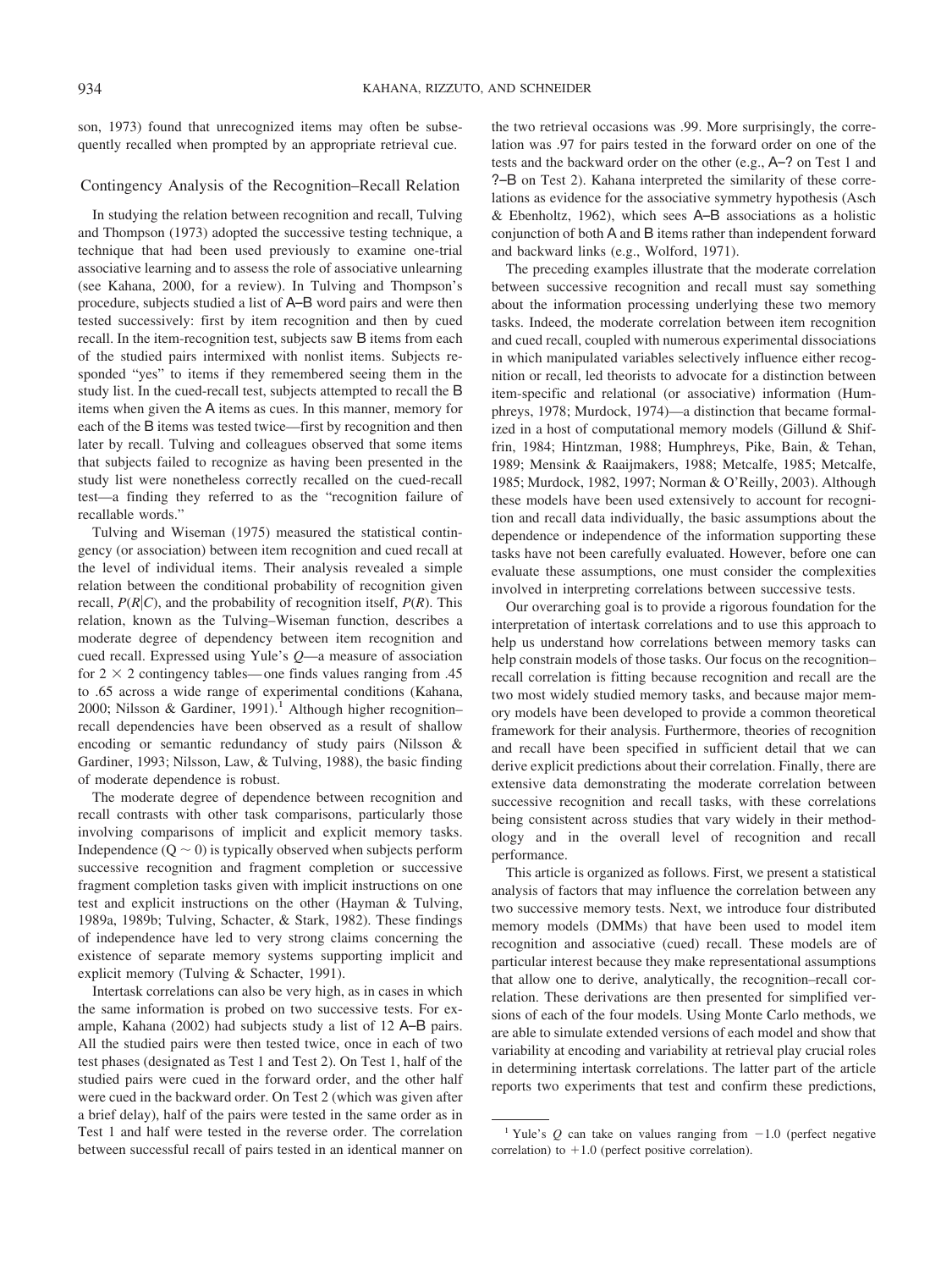thus demonstrating the important role played by variability in modeling the correlation between successive memory tasks.

# Factors Affecting the Correlation Between Successive Tests

Because of problems noted in the graphical analysis of Tulving and Wiseman (Hintzman, 1992), we approach the general problem of intertask correlations by directly examining the  $2 \times 2$  contingency table. This can be done by fitting models to either (a) the probabilities of successful outcomes on Tests 1 and 2 as well as the correlation (*Q*) between these outcomes or (b) the probability of success on Test 1, the probability of success on Test 2 conditional on Test 1 success, and the probability of success on Test 2 conditional on Test 1 failure. We use the former approach; the latter approach has been used effectively by Humphreys and Bowyer (1980) and Batchelder and Riefer (1995).

Simpson's paradox poses a challenge for the interpretation of contingency tables. This paradox refers to the fact that collapsing data across subjects or items can give rise to relations that were not present in the precollapsed data (e.g., Hintzman, 1981; Hintzman & Hartry, 1990). Consider for example what would happen if some items attract a good deal of attention and are thus very well encoded during the study phase, whereas other items attract little attention and are thus very poorly encoded during the study phase. Collapsing across these two classes of items could produce a high correlation between recognition and recall even if the correlation within each class of items was rather low. Although it could be argued that such effects render the analysis of intertask correlations meaningless, we show how these complications can be taken into account in a model-based analysis of the correlations between successive tasks.

Figure 1 shows a causal diagram depicting the effects of different sources of variability on the observed correlation between item



*Figure 1.* Causal model illustrating the factors that can influence the observed correlation between item recognition and cued recall.

recognition and cued recall. Consider the study episode: For a given subject, each pair will be encoded in an unpredictable manner. Fluctuations in attention, subject-specific coding of word pairs, and differences in mnemonic strategies produce variability that can be unique to each studied pair. This variability in *goodness of encoding,* which is difficult to estimate or control (cf. Hintzman & Hartry, 1990), can induce a positive correlation between successive memory tasks (Flexser & Tulving, 1978; Hintzman, 1987; Kahana, 2000). Consider what would happen if subjects, faced with a very long list, chose to attend to the first few word pairs and rehearse those pairs while ignoring the remaining list items. Because the first few pairs will be remembered very well and the remaining (ignored) pairs will be neither recognized nor recalled, we will find that  $Q \approx 1$ , even if the inherent correlation between information driving recognition and recall is very small.

Variability in goodness of encoding is not the only factor that can influence the correlation between successive tests. Because retrieval is cue dependent, encoding of the cue item is also crucial for memory performance. Consider the case of identical successive memory tests (e.g., recall of B given A on two successive tests). Suppose, further, that there is no learning in Test 1 and no forgetting in the interval between Tests 1 and 2. One might expect that items correctly remembered in Test 1 will also be correctly remembered on Test 2; conversely, items that are not remembered on Test 1 will not be remembered on Test 2. This assumes that the cue item (A*<sup>i</sup>* ) is encoded identically on Test 1 and Test 2, and that the criterion for responding is identical at both tests. However, if the retrieval cue is encoded more effectively on Test 1 than on Test 2, or if the criterion for recall is lowered, items that are correctly remembered on Test 1 may not be remembered on Test 2, thereby reducing the intertask correlation. If two variables are correlated, but independent sources of variability affect each one, their correlation will be attenuated.

A final complication comes from the influence of Test 1 on Test 2. On each test trial, subjects store information about the test cue and the information it retrieves (see Figure 1). We refer to this storage as *output encoding.* Humphreys and Bowyer (1980) examined whether output encoding during item recognition facilitated subsequent cued recall. Subjects studied pairs of words and then performed successive recognition and recall tasks. Some items tested during recall were not presented during the prior recognition test. Humphreys and Bowyer found higher cued-recall performance for items that were previously tested as compared with those that were not. This suggests that output encoding during item recognition facilitates subsequent cued recall.

Humphreys and Bowyer (1980) hypothesized that output encoding may alter the observed correlation between item recognition and subsequent cued recall. If subjects store more relevant information for recognized than for nonrecognized items, then recall should be higher for recognized items, thus increasing the correlation between successive tests. If output encoding is identical for recognized and nonrecognized items, one would not expect to find such an effect.

Humphreys and Bowyer (1980) presented evidence that although recognition facilitates later recall even when an item is not recognized (Begg, 1979; Donnelly, 1988), the boost to recall is greater for recognized than for nonrecognized items. This enhanced output encoding for recognized items leads to an increase in the correlation between recognition and subsequent recall. Some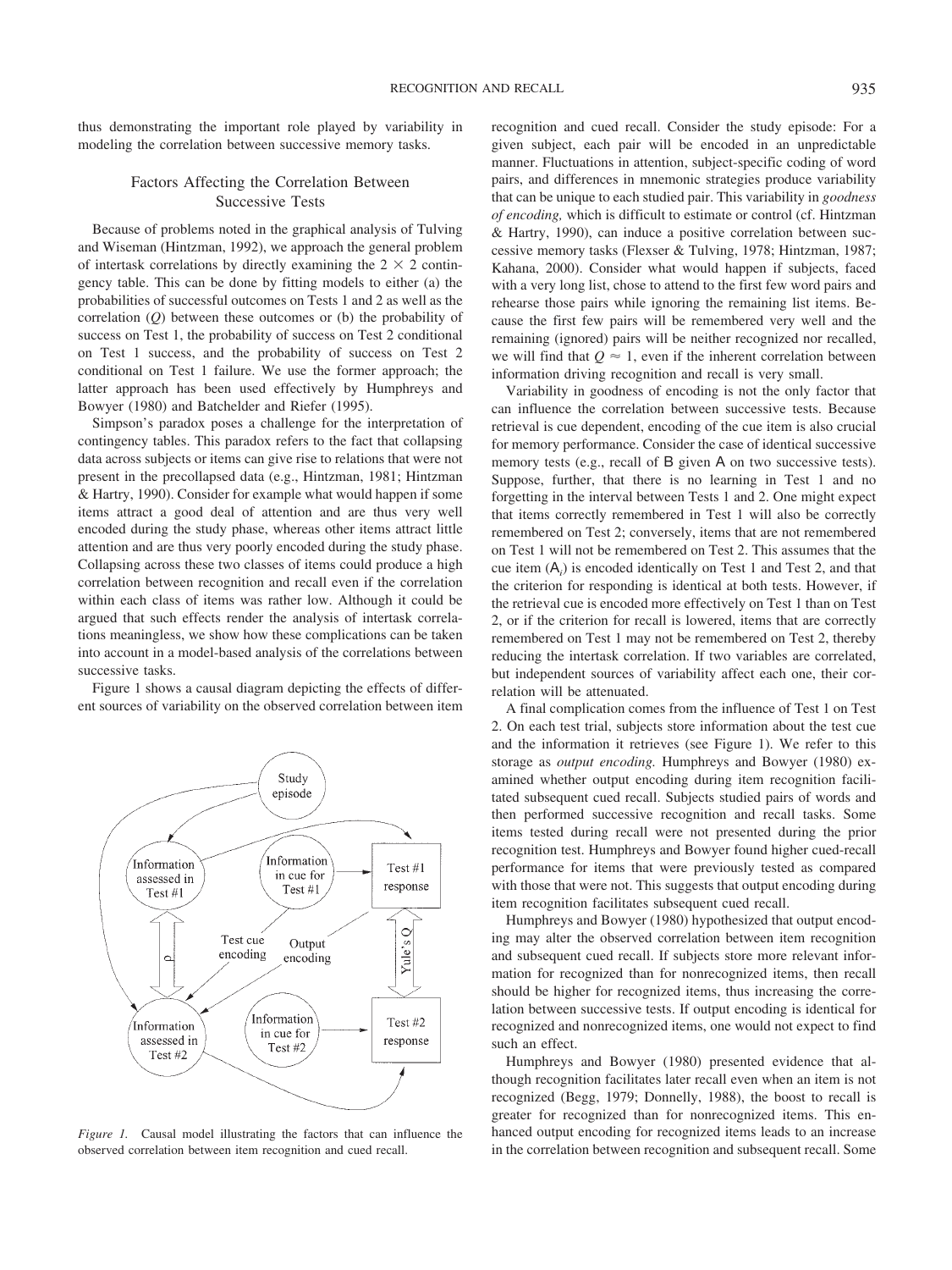experiments (e.g., Wiseman & Tulving, 1976) fail to show significant output encoding but nonetheless yield moderate dependency between item recognition and cued recall. This suggests that output encoding only partially contributes to the observed correlation between recognition and subsequent recall.

In summary, variability in storage should increase the correlation between tasks so long as the tasks interrogate the same episode in memory. Variability in the retrieval process will lower the correlation. Output encoding can increase the correlation between tasks under specific assumptions about the nature of the information being stored during Test 1. This analysis holds for any pair of successive memory tasks, but we focus our attention on successive item recognition and cued recall.

Model-based analyses that incorporate these factors can aid our understanding of the recognition–recall relation. We apply distributed memory models to data on recognition, recall, and their contingency relations. For simplified versions of these models, one can derive analytic expressions for the base level of correlation between recognition and recall. More complete versions of these models will include other factors that can modulate these base correlations, as shown in Figure 1. Monte Carlo techniques can then be used to study the behavior of these more realistic, but less analytically tractable, models.

Rather than focusing on a single model, we examine a portfolio of four models that differ along two dimensions: (a) their associative mechanism and (b) the comparison process they use in item recognition. The next section describes the basic machinery underlying these models.

### DMM

DMMs assume that the stream of incoming experience is parsed into meaningful units. Each unit is then represented by a set of abstract feature values; mathematically, this set describes a vector in a high-dimensional feature space. These distributed representations are then stored in a single memory system (a composite representation containing all of the stored items and associations). There are many ways to store these representations. The three basic types of storage used by the DMMs considered in this article are *autoassociation, heteroassociation,* and *direct storage.*

An autoassociative mechanism binds features in such a way that a part can be used to retrieve the whole (*redintegration*). A heteroassociative mechanism binds features in such a way that one activated pattern can be used to retrieve another. Two mathematical operations have been proposed to form autoassociative and heteroassociative memory representations. In one approach (Anderson, Silverstein, Ritz, & Jones, 1977; Pike, 1984) the association is formed by taking the outer product of two *N*-dimensional vectors. The result of this operation is an  $N \times N$  matrix (see Jordan, 1986, for details). In a second approach (Murdock, 1979), the association is formed by taking the vector convolution of two *N*-dimensional vectors. The result of this operation is a  $2N - 1$ dimensional vector. $2 \text{ In both cases, if the vectors being associated}$ are identical, the operation is autoassociation. If the vectors being associated are different, the operation is heteroassociation. Once these associative representations are formed, they can be added to a single memory structure. The same structure can represent many different associations.<sup>3</sup>

A different mechanism for storing information in memory, termed *direct storage,* adds vectors representing units of information directly to the memory structure—without forming any kind of associations. Anderson (1973) demonstrated that a model based on direct storage could account for a wide range of data on single-item recognition. This type of storage, however, would not allow for associative retrieval or pattern completion (Weber & Murdock, 1989).

Murdock (1982) demonstrated how a single model combining both direct storage and heteroassociative mechanisms could account for the data on item recognition and cued recall. Metcalfe (1985) modeled item recognition and cued recall by combining autoassociative and heteroassociative storage within a single model. Murdock and Metcalfe's models both use convolution as the heteroassociative storage mechanism. Humphreys, Bain, and Pike (1989) proposed a matrix model for both recognition and recall. This model used direct storage for encoding items, and used matrix multiplication as the heteroassociative mechanism.

### Modeling Recognition and Recall

Our four DMMs represent a factorial combination of two kinds of associative mechanisms (convolution and matrix multiplication) and two approaches to modeling the recognition process (autoassociation and direct storage). Because all four models use similar recall mechanisms, we focus first on the two different approaches used to model the recognition process.

## *Local- Versus Global-Match Recognition Models*

For models using direct storage (summation), a simple comparison or match of the probe item with the contents of memory provides information about whether that item was present in the list. This comparison is termed a *global match* because the value or strength of the match reflects the contributions of all the list items. Global-match models assume that the recognition decision is based on the summed similarity of the probe item with all of the traces stored in memory (see Clark & Gronlund, 1996, for a review).

Autoassociative models (e.g., Metcalfe, 1985, 1991; Norman & O'Reilly, 2003) approach the recognition problem in a different way. During study, each list item is autoassociated and then these autoassociations are stored in memory. Recognition is a two-stage process. First, the probe item is used to retrieve the associated information in memory. If the probe item was one of the items on the list, the retrieved information will include the probe item. In the second stage, the retrieved information is matched against the probe item itself. If this local match exceeds a fixed criterion, the model returns a positive response. We refer to this two-stage model as a *local-match model* because the probe item is compared

<sup>2</sup> The convolution of two vectors, **f** and **g** is defined by the equation  $(f * g)_m = \sum_i f_i g_{m-i}$ , where *m* is the index to the elements in the convolution vector and *i* indexes the elements in the item vectors **f** and **g**. The asterisk (\*) denotes the convolution operator.

<sup>&</sup>lt;sup>3</sup> Biologically inspired nonlinear networks can also perform autoassociation and heteroassociation (e.g., Chappell & Humphreys, 1994; Lisman, Jensen, & Kahana, 2001). We analyze linear DMMs because analytic expressions for their behavior can be easily obtained (Weber, 1988).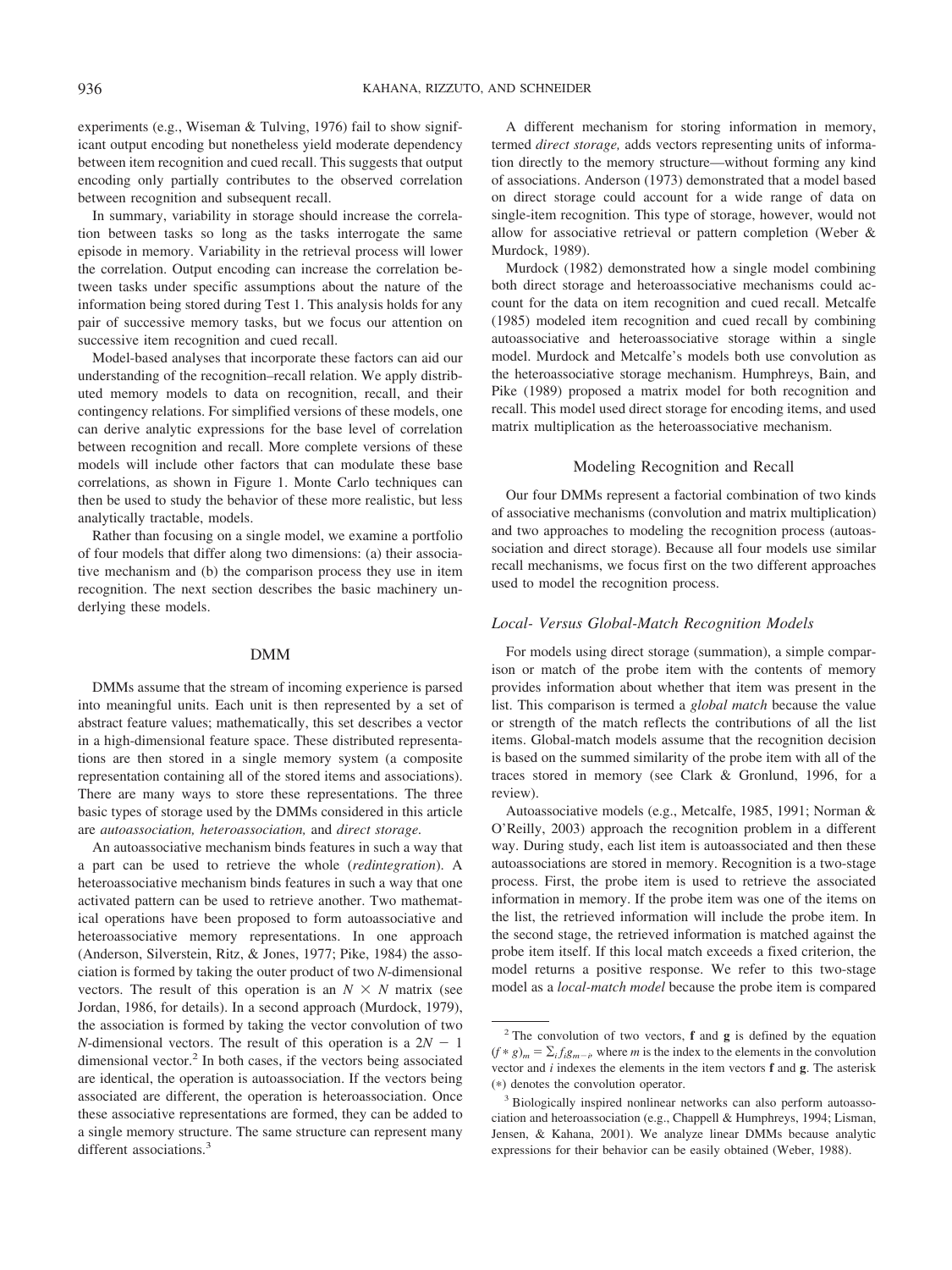| anie<br>× |  |
|-----------|--|
|-----------|--|

|  |  |  | Factorial Analysis of the Storage Processes in Four Classes of Distributed Memory Models |  |
|--|--|--|------------------------------------------------------------------------------------------|--|
|--|--|--|------------------------------------------------------------------------------------------|--|

| Recognition<br>process | Matrix product                                                                                                                  | Vector convolution                                                                                                          |
|------------------------|---------------------------------------------------------------------------------------------------------------------------------|-----------------------------------------------------------------------------------------------------------------------------|
| Local match            | $W_{k} = W_{k-1} + (\mathbf{f}_{k} + \mathbf{g}_{k})(\mathbf{f}_{k} + \mathbf{g}_{k})'$                                         | $m_k = m_{k-1} + (f_k + g_k) * (f_k + g_k)$                                                                                 |
|                        | $W_{k-1} + \mathbf{f}_k \mathbf{g}'_k + \mathbf{g}_k \mathbf{f}'_k + \mathbf{f}_k \mathbf{f}'_k + \mathbf{g}_k \mathbf{g}'_k$   | $=$ m <sub>k-1</sub> + 2f <sub>k</sub> * g <sub>k</sub> + f <sub>k</sub> * f <sub>k</sub> + g <sub>k</sub> * g <sub>k</sub> |
| Global match           | $W_k = W_{k-1} + \mathbf{f}_k \mathbf{g}'_k + \mathbf{g}_k \mathbf{f}'_k + \mathbf{f}_k \mathbf{r}' + \mathbf{r} \mathbf{g}'_k$ | $\mathbf{m}_k = \mathbf{m}_{k-1} + \mathbf{f}_k + \mathbf{g}_k + \mathbf{f}_k * \mathbf{g}_k$                               |

with the retrieved information as opposed to the entire contents of memory.

Recent work has highlighted the limitations of simple globaland local-match models of recognition, advocating instead for a dual-process approach in which local- and global-match processes operate in tandem (Norman & O'Reilly, 2003). While recognizing that such a hybrid approach is likely to provide a more successful account of recognition memory phenomena, our goal of contrasting distinct classes of models is served by setting up a strong contrast. We have therefore chosen to analyze the process-pure global- and local-match models separately. A hybrid model is likely to generate predictions that fall between those of the process-pure variants.

## *Modeling Cued Recall*

In cued recall, subjects study a list of word pairs denoted  $F_1-G_1$ ,  $F_2-G_2,\ldots, F_L-G_L$ , where *L* represents the number of pairs in the list. At test, the experimenter cues with each F item for recall of the corresponding G item. In the models, cued recall depends on the storage of the heteroassociation of the vectors representing F and G. Retrieval involves cuing the memory with the probe item and applying an associative retrieval operation to the memory system. In the matrix models, multiplying the probe with the memory matrix yields the retrieved vector. In the convolution models, correlating the probe item vector with the memory vector yields the retrieved vector.<sup>4</sup> The probability of retrieving a given target is assumed to be proportional to the match of the retrieved vector with the target vectors.<sup>5</sup> In all of the models presented here, the information used for both recognition and recall is assumed to reside in a common episodic memory store.

#### *Mathematical Characterization of the Models*

Table 1 gives the storage equations for the four DMMs considered here. In each equation, bold lowercase characters represent vectors and capital letters represent matrices (**m** denotes the memory vector in the convolution–correlation models, *W* denotes the weight matrix in the matrix models),  $f_k$  and  $g_k$  represent the studied items, the subscript *k* indexes the current pair being stored, a prime is used to denote the transpose of a vector (e.g., **f'**), and **r** represents a fixed vector of unit length.

All four models will recognize an item, **f,** if the strength of the information signaling the item's presence in memory, *R,* exceeds a decision criterion. In the global-match convolution–correlation model,  $R = f \cdot m$  (for a more sophisticated treatment of the decision process, see Hockley & Murdock, 1987). In the localmatch convolution–correlation model,  $R = (\textbf{f} \# \textbf{m}) \cdot \textbf{f}$ . In the globalmatch matrix model (e.g., Humphreys, Pike, et al., 1989, without

context),  $R = fr' \cdot W$ . In the local-match matrix model,  $R = Wf \cdot W$ **f** (cf. Rizzuto & Kahana, 2001). In all four models, recall performance is proportional to the match between the retrieved and desired information, denoted *C.* In the convolution–correlation memory models,  $C = (\mathbf{f} \# \mathbf{m}) \cdot \mathbf{g}$ , where **g** is the desired target item. In the matrix memory models,  $C = Wf \cdot g$ . See Appendix A for a more detailed description of the four models.

# Mathematical Analysis of the Recognition–Recall Correlation

Our goal in this section is to use models of recognition and recall to derive predictions for the correlation between these tasks at the level of the individual items.<sup>6</sup> With variables that represent the quality of information driving item recognition, *R,* and cued recall, *C,* the theoretical correlation between *R* and *C* is given by

$$
\rho_{RC} = \frac{\text{cov}(R, C)}{\sqrt{\text{var}(R)\text{var}(C)}}
$$

.

Table 2 gives the variance and covariance expressions used to calculate the theoretical correlation between recognition and recall in each of the four models (detailed model descriptions and derivations of these expressions can be found in Appendix A). In deriving these analytic expressions, we used base versions of each model; versions that do not take account of variability in goodness of encoding, variability in the retrieval process, output encoding, or interitem similarity. In the next section, we examine these complicating factors using Monte Carlo simulation methods, but first let us consider the implications of these basic implementations of each model.

In all four models, both the number of features, *N,* and the list length, *L,* contribute to the variance of *R* and *C.* This is because adding correlated features to the memory matrix or vector will contribute to the variance of the matching values. Because *N* must be relatively large to support recognition and recall performance, the higher order terms do not contribute substantially to the cor-

<sup>4</sup> Correlation is an approximate inverse of convolution. **f** correlated with **g** is defined by the equation  $(f \# g)_m = \sum_i f_i g_{m+i}$ , where the pound sign (#) denotes the correlation operator.

<sup>5</sup> The mapping between retrieved and target vector, which is sometimes called *deblurring,* can also be achieved using a more neurally plausible dynamical rule (Anderson et al., 1977; Farrell & Lewandowsky, 2002).

 $6$  Although it would be better to derive  $Q$  directly, this would entail working with integrals of the normal distribution function, and thus would not allow for closed form expressions for the correlation. As long as sphericity is approximately satisfied by the contingency data, the product– moment correlation,  $\rho$ , should be nearly equal to  $Q$ .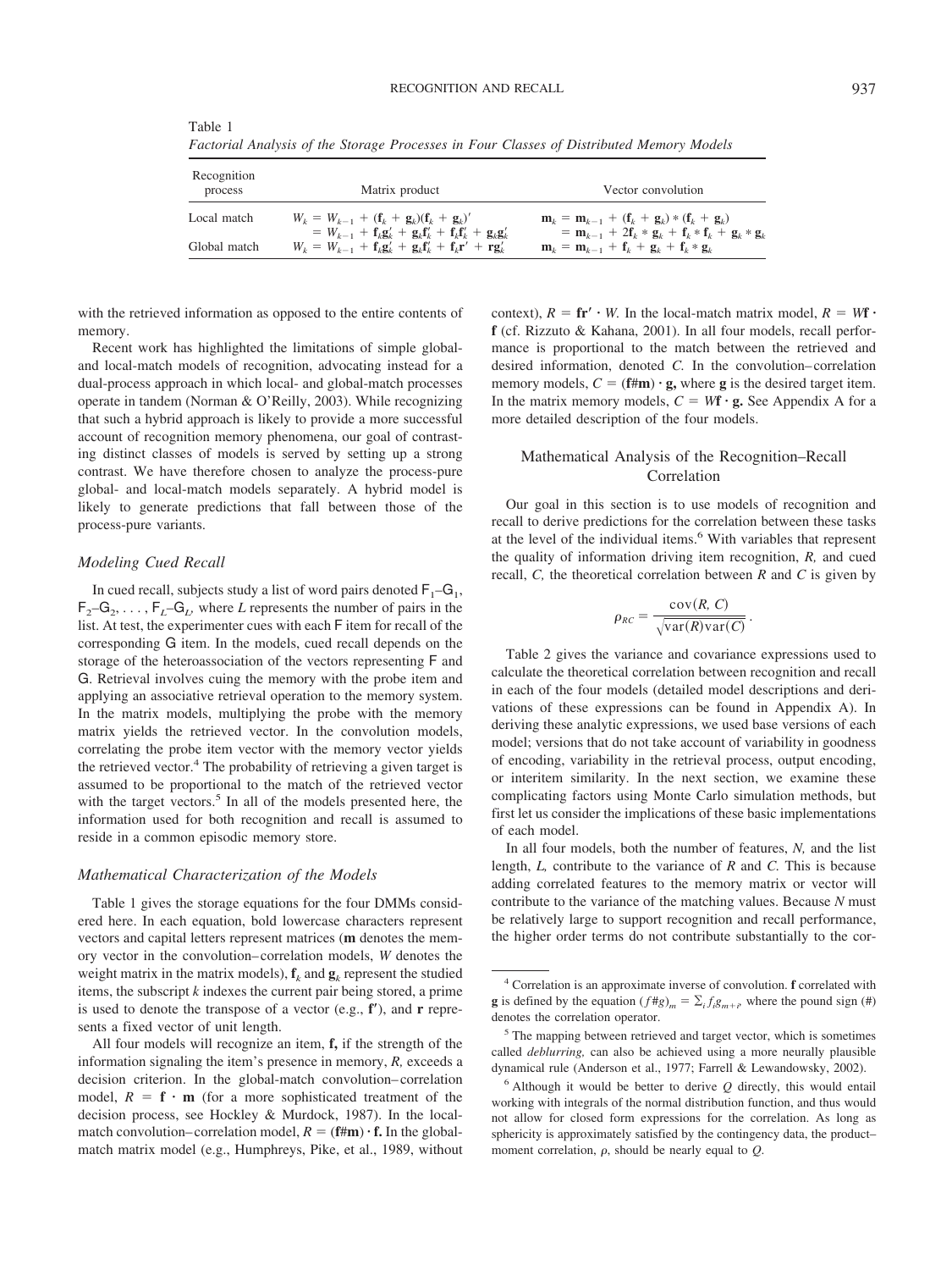Table 2

| variance and Covariance of matching strengths Driving Hem Recognition and Recall Ferjormance |                                                                                                 |                                                                                                         |                                                                                                |  |  |  |  |  |  |  |
|----------------------------------------------------------------------------------------------|-------------------------------------------------------------------------------------------------|---------------------------------------------------------------------------------------------------------|------------------------------------------------------------------------------------------------|--|--|--|--|--|--|--|
| Model                                                                                        | var(R)                                                                                          | var(C)                                                                                                  | cov(R, C)                                                                                      |  |  |  |  |  |  |  |
|                                                                                              | Global-match convolution $(2.75L + 2)N^{-1} + N^{-2} + 0.25LN^{-3}$                             | $(2.17L + 6.67)N^{-1} + 4N^{-2}$<br>$+(0.83L + 0.33)N^{-3}$                                             | $3.75N^{-1} + N^{-2} + 0.25N$                                                                  |  |  |  |  |  |  |  |
| Local-match convolution                                                                      | $\frac{1}{6}[(40L + 232)N^{-1} + (27L + 276)N^{-2}]$<br>$+ (20L + 80)N^{-3} + (27L + 12)N^{-4}$ | $\frac{1}{3}$ [(10L + 38)N <sup>-1</sup> + (3L - 18)N <sup>-2</sup><br>$+ (5L - 73)N^{-3} + 3LN^{-4}$ ] | $\frac{1}{3}$ [50N <sup>-1</sup> + (15L + 90)N <sup>-2</sup><br>$+(12L-35)N^{-3}+(3L-3)N^{-4}$ |  |  |  |  |  |  |  |
| Global-match matrix                                                                          | $(L + 2)N + (L + 2) + (2L + 5)N^{-1}$<br>$+ (2L + 6)N^{-2}$                                     | $(2L + 6)N^{-1} + (2L + 18)N^{-2}$<br>+ $(2L + 6)N^{-3}$                                                | $2 + 4N^{-1} + 4N^{-2}$                                                                        |  |  |  |  |  |  |  |
| Local-match matrix                                                                           | $12N^{-1}$ + $(24L + 50)N^{-2}$<br>$+ (8L^2 + 40 + 54)N^{-3}$                                   | $8N^{-1}$ + $(12L + 22)N^{-2}$<br>$+(4L^2+12L+22)N^{-3}$                                                | $8N^{-1} + (8L + 30)N^{-2}$<br>$+$ (12L + 30) $N^{-3}$                                         |  |  |  |  |  |  |  |

*Variance and Covariance of Matching Strengths Driving Item Recognition and Recall Performance*

relation. For the most part, the ratio of the lowest order term in the covariance to the geometric average of the equivalent order terms in the variances will drive the recognition–recall correlation.

Figure 2 plots the correlation between *R* and *C* as a function of *L* for each of the models. In both the global- and local-match convolution models, the dominant terms in the variances and covariance are of the order  $N^{-1}$ . However, because *L* contributes to the variance but not to the covariance, these models predict that the correlation will go to zero as *L* grows large. This is shown in the upper left and upper right panels of Figure 2. In the globalmatch matrix model (lower left panel of Figure 2), the dominant term in the covariance is 2, and the dominant term in the product of the variances is  $2L^2$ . Here again, the correlation approaches zero as *L* grows large.

In the local-match matrix model, the dominant terms in the variances and covariances are all of the order  $N^{-1}$ . However, unlike the other models, this term does not depend on *L* in either the covariance or the variance expressions. For this reason, this model exhibits a high correlation even for large values of *L* (lower right panel of Figure 2). For small *N,* the higher order terms in the variance contribute to the correlation, and because these terms depend on *L,* the correlation does decrease. For high *N,* however, the local-match matrix model predicts very high correlations for all values of *L.*

For typical experimental parameters, only the local-match matrix model produces a substantial positive correlation between recognition and recall. In the other three models, the positive covariance between recognition and recall is a negligible fraction of the variance. Consequently, these three models predict a nearzero correlation between item recognition and cued recall for the kinds of experiments that typically yield moderate correlations (*Q*  $\approx .5$ .<sup>7</sup>

### Simulating Encoding Variability and Output Encoding

In deriving the correlation between *R* and *C,* we made a number of simplifying assumptions. First, we assumed that subjects store a constant amount of information for each studied pair. Second, we assumed that both the recognition and recall cues were coded perfectly. Third, we assumed that both Test 1 and Test 2 assess the information stored during the initial study phase. As discussed previously, Test 2 assesses information stored during study as well as any additional information encoded during Test 1 (see Figure 1). In this section, we use Monte Carlo simulations to evaluate generalized versions of each of the four DMMs, considering in particular the effects of encoding variability and output encoding on the recognition–recall correlation.

 $\mathbf{A}$ <sup>1</sup>

## *Simulation 1: Encoding Variability*

Here we consider the effect of variability in goodness of encoding on the recognition–recall correlation. Probabilistic encoding of the constituent features of an item can be used to vary the quality of encoding of items and associations (e.g., Murdock, 1997; Murdock & Lamon, 1988; Shiffrin & Steyvers, 1997). Following this approach, a single presentation of a stimulus results in a sample of its features being encoded. Each feature is encoded with probability *p* and not encoded (set to zero) with probability  $1 - p$ . This formalizes the notion of goodness of encoding: Better encoding translates into higher *p* values, worse encoding translates into lower *p* values.

Hockley and Cristi (1996) have shown that stressing item encoding does not facilitate memory for associations; however, stressing associative encoding boosts both memory for item and associative information. Because cued recall stresses associative encoding, we limit our analysis to variability in the goodness of encoding for the studied pair as a whole. Pairs that are encoded well (i.e., *p* is large) will have a higher probability of recognition and recall than pairs that are encoded poorly (i.e., *p* is small), and variability in *p* will increase the correlation between successive tasks. If the variance in  $p$  is large enough, the correlation between recognition and recall should approach unity, even if item and associative information are independent.

*Method.* We simulated the successive study and test of 32 pairs of *N*-dimensional item vectors, denoted  $f_i$ ,  $g_i$ , whose elements are independent and identically distributed random variables,  $f_i(k) \sim \mathcal{N}(0, \sqrt{1/N})$ . All of the study items served as competitors in the recall phase. During study, items were encoded probabilistically, with the value of *p* drawn separately for

<sup>7</sup> Metcalfe (1991) suggested that local- but not global-match convolution models can account for the moderate recognition–recall dependency. When the two models simulated the study of three word pairs, Metcalfe found that the local-match version produced a moderate correlation between item recognition and cued recall, whereas the global-match version predicted independence. As shown in Table 2 of the present article, the behavior of these model depends on list length and vector dimensionality. When simulating lists of just three pairs, and using vectors of low dimensionality, as in Metcalfe, one observes a somewhat higher correlation for the localmatch model. Both models, however, predict near independence when list length is increased to values used in experimental studies.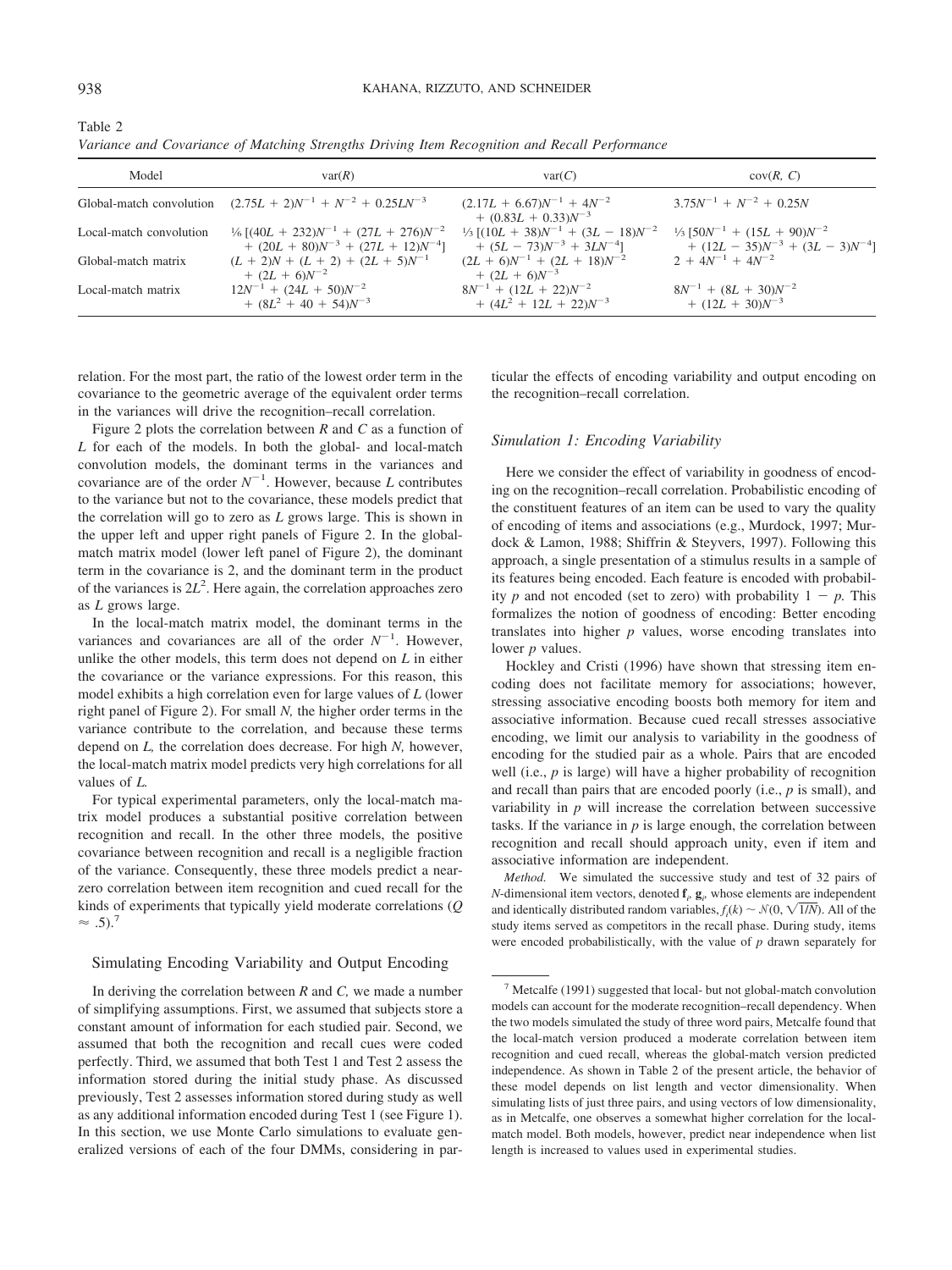

*Figure 2.* Theoretical correlation between recognition and recall for four distributed memory models: local- and global-match models that use either convolution or matrix operations to associate item vectors. In each of the models, the derived correlation depends on the number of pairs stored in memory. The dimensionality of the item vectors (*N*) was set to 1,000.  $TODAM =$  theory of distributed associative memory; CHARM = composite holographic associative recall model.

each pair of items,  $p \sim \mathcal{N}(\mu_p, \sigma_p)$ ; the same value of *p* was used for the two members of a given pair).

To examine the effect of variability in  $p$  on  $Q$ , we varied  $\sigma_p$  between 0 and .25. In both recognition and recall, the test probes were encoded probabilistically (with values of .8, .9, and 1.0), but were not stored in memory. Other parameters were  $\mu_p$ , N, the resemblance criterion for recognition, and the resemblance criterion for recall. These values were adjusted to achieve a recall probability of approximately .35 and a hit rate of approximately .75 for each of the four models. We examine the effect of output encoding in the next simulation.

*Results.* As shown in Figure 3, Q rises as  $\sigma_p$  increases in each of the four models and for all levels of the encoding of the test probes. Variability in *p* raises the correlation between tasks because both tasks assess memory for the same study episode. As indicated in the analytic solution for the correlation (Figure 2), without variability in *p,* only the local-match matrix model predicts a high correlation between recognition and recall.

### *Simulation 2: Output Encoding*

Here we consider the effect of output encoding during recognition on subsequent recall. During a recognition test, information evoked by a given test probe will depend on whether the probe is recognized as an item experienced on the list. Subsequent cued recall will benefit if the information stored during recognition is correlated with the information tested in recall. Models that assume independence of item recognition and cued recall should not predict significant facilitation of recall. For models that assume some correlation between recognition and recall, facilitation of recall should occur only if the storage of information used in recall is greater for items recognized as members of the study list. In this case, one would also predict an increase in the correlation between successive tests.

We simulated the effect of output encoding on the recognition– recall relation in each of our four models. Local- and global-match models fundamentally differ in their implementation of the recognition process. The local-match models first use the recognition probe to retrieve the contents of memory. They judge an item as "old" if the retrieved information matches the probe. For localmatch models, recognizing an item as old should lead to the encoding of the retrieved item and associative information. Globalmatch models base recognition judgments solely on the match of the probe item with the contents of memory. For these models, judging an item as old should just lead to the encoding of the probe



*Figure 3.* Effect of variability in the goodness of encoding on the dependency between item recognition and cued recall. Each panel shows results for a different distributed memory model. *Q* is plotted as a function of the standard deviation of the probabilistic encoding parameter, *p,* for the A–B pairs  $(0 \le p \le 1)$ . The solid line represents a probabilistic encoding level of .8; dotted line, .9; and dot-dashed line, 1.0. Error bars represent standard error. See text for details.  $TODAM =$  theory of distributed associative memory;  $CHARM = composite holographic associative recall model.$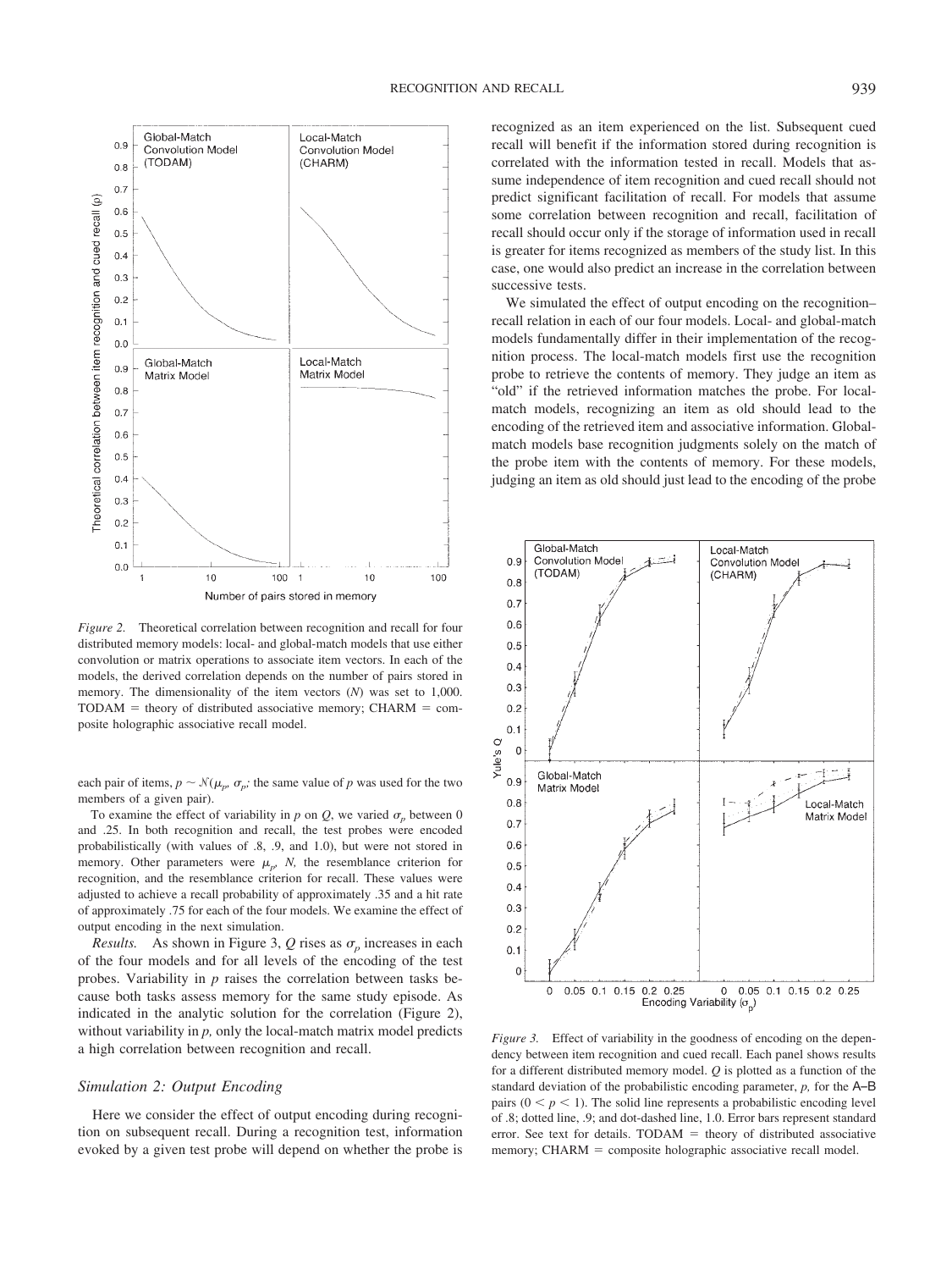item. Because cued recall depends principally on associative information, we expected output encoding to influence the correlation between recognition and recall for the local- but not for the global-match models.

*Method.* Methods generally followed those use in Simulation 1. During study, each item was probabilistically encoded with  $p \sim \mathcal{N}(\mu_p, 0)$  and then stored according to the equations given in Table 1. We did not introduce variability in  $p$  for this simulation. The values of  $\mu_p$ , N, and the resemblance criterion for recognition and for recall were set at the same levels as those in Simulation 1. The probe items themselves were perfectly encoded for cuing memory (i.e.,  $p = 1.0$ ), but were not perfectly stored.

For both local-match models we assumed that recognizing an item as old leads to the storage of the retrieved information (both members of the pair), using  $p_{oe}$ . In contrast, judging an item as "new" results in either (a) no output encoding or (b) storage of the probe item itself, also using  $p_{oe}$ . In the case of the local-match matrix model, we stored  $(\tilde{\mathbf{f}} + \tilde{\mathbf{g}})(\tilde{\mathbf{f}} + \tilde{\mathbf{g}})'$  if an item was recognized and either nothing or  $\tilde{\mathbf{g}}\tilde{\mathbf{g}}'$  if the item was not recognized (the tilde symbol designates the probabilistically encoded version of each item).

The global-match models do not use associative information in making item recognition judgments. Therefore, recognizing an item as old leads to the storage of the probe item itself using  $p_{oe}$ . In contrast, judging an item as new results in either (a) no output encoding or (b) storage of the probe item itself.

*Results.* As shown in Figure 4, output encoding of recognized items increases the observed correlation for the local-match convolution model and to a much lesser degree for the local-match matrix model. Output encoding has no effect on the global-match models. The reason for the increased correlation in the local-match models is that successful recognition of an item is based on the retrieval of the associates of that item (viz., both words in the pair). The output encoding of this associative information strengthens the same information used in cued recall, leading to an increase in 2.

#### *Summary of Simulations 1 and 2*

The correlation between successive memory tasks does not merely reflect the degree to which those tasks tap the same information, structures, or processes in memory. Variability in the encoding of study pairs increases the correlation between successive recognition and recall (Figure 3). Output encoding increases the recognition–recall correlation for the local-match models because these models assume that an associative retrieval process underlies item recognition. There is no effect of output encoding on the global-match models because the strengthening of item information has a negligible effect on the associative information tested in recall (Figure 4).

The global-match models, which do not use associative information in item recognition, both predict near independence of recognition and recall for all but the shortest list lengths (see Figure 2). The local-match models both use associative information in item recognition. In the case of the matrix model, this leads to a high correlation between item recognition and cued recall. In the convolution models, however, the largest terms contributing to the variance in the recognition and recall processes increase with list length, while the covariance term does not. This leads the models to predict near independence of recognition and recall for lists of more than 20 pairs.

In summary, these simulations demonstrate that with substantial

variability in goodness of encoding, all of the models can produce high correlations between recognition and recall. Similarly, output encoding can increase the observed correlations in the local-match models.

## Empirical Tests of Encoding Variability

Whereas the foregoing analyses suggest that variability in goodness of encoding can significantly alter the predicted correlation between recognition and recall, the question of whether this factor can actually play a role in experimental studies remains unknown. Variability in goodness of encoding is always present in list learning experiments, but its magnitude can be altered. We therefore designed two experiments that manipulated the variability in goodness of encoding in an effort to determine whether, and to what extent, this variability influences the correlation between successive recognition and recall. Of critical interest was whether generalized versions of our four models that incorporated variability in goodness of encoding, variability in response criteria, output encoding, and interstimulus similarity could fit the data from these two experiments.

We manipulated goodness of encoding by varying either presentation rate (Experiment 1) or number of spaced repetitions (Experiment 2) in a mixed-list/pure-list design. Word pairs presented for longer durations or more repetitions are designated *strong,* whereas those presented for shorter durations or fewer repetitions are designated *weak.* In Experiment 1, strong pairs were presented for 8 s and weak pairs were presented for 2 s. In Experiment 2, strong pairs were presented four times and weak pairs were presented only once. In the mixed-list (high variability) condition, subjects studied lists consisting of strong and weak pairs randomly intermixed. Two pure-list conditions served as controls. In these lists, all word pairs were either strong or weak. According to the variability hypothesis, the recognition–recall correlation should be higher in the mixed list than in either of the pure lists. However, this prediction must hold in the high variability condition assuming that the strength manipulations are effective. Our interest, therefore, is in the magnitude of this effect, not its presence. In addition to testing the effect of variability on the correlation between recognition and recall, Experiment 1 also measured the magnitude of output encoding effects (Humphreys & Bowyer, 1980; Shimamura, 1985). Half of the study items did not appear on the item-recognition test, but were included in the cued-recall test. The extent that cued recall is higher for items present in the recognition test reflects some effect of Test 1 on the responses given in Test 2. As discussed earlier, the presence of such output encoding may induce further dependency between successive memory tasks.

### Experiment 1

#### *Method*

*Subjects.* Thirty-four undergraduate students who were both English speakers and touch typists participated for payment.

*Procedure.* The experiment consisted of 10 study-test lists, with testing split over two sessions. The first study-test list was a practice list while the remaining 9 lists were divided into three replications of the three list types (pure weak, mixed, and pure strong). Lists were composed of words randomly selected without replacement from the Toronto Word Pool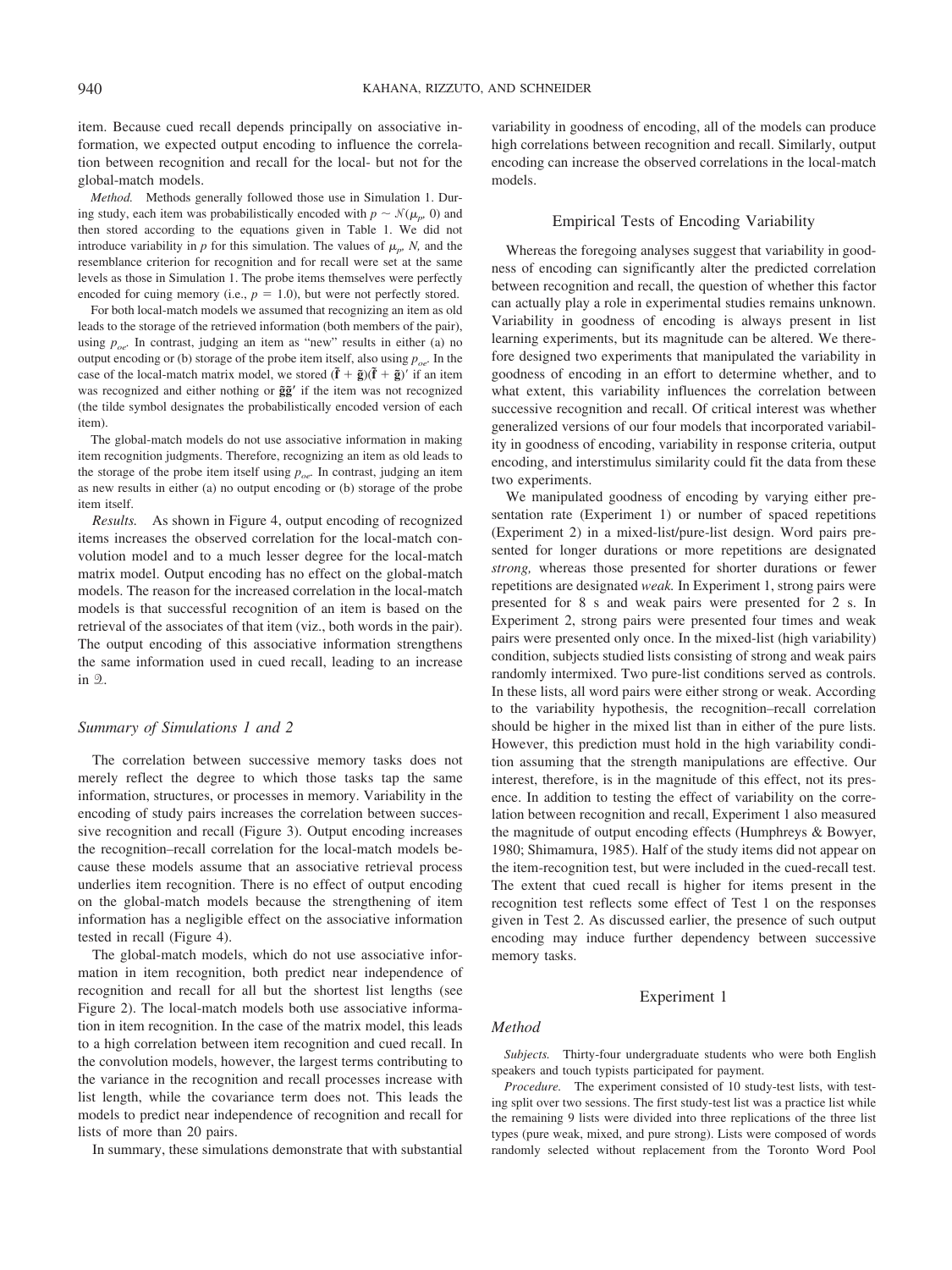

*Figure 4.* Effect of output encoding on the dependency between item recognition and cued recall. Each panel shows results for a different distributed memory model.  $Q$  is plotted as a function of output encoding  $(p_{\alpha e})$  under two different assumptions. Solid lines indicate equal output encoding for both recognized and nonrecognized items; dotted lines indicate encoding for recognized items only. Error bars represent standard error. TODAM theory of distributed associative memory;  $CHARM = composite$  holographic associative recall model.

(Friendly, Franklin, Hoffman, & Rubin, 1982). The word pool and order of trials were randomized at the start of the first session. None of the words presented in Session 1 appeared in Session 2.

Each list consisted of a study phase in which 40 word pairs (designated A–B) were presented for varying durations. In the pure-weak lists, all pairs were shown for 2 s; in the pure-strong lists, all pairs were shown for 8 s; and in the mixed lists, half were shown for 2 s and half for 8 s. The final 4 word pairs in the study list served as a recency buffer; they were not tested later in the experiment.

A yes–no recognition test immediately followed presentation of the study list. Of the 36 study pairs tested for recall, only 18 were tested for recognition (in the mixed list, half of these items were from strong pairs and the other half were from weak pairs). Old items, chosen equally often as either the A or the B member of these 18 pairs, were intermixed with 18 distractor items. Subjects were instructed to press the *y* key for old items and the *n* key for new items.

After completing the recognition test, subjects were given a cued-recall test on all of the word pairs in the study list. If the B member of a pair was tested in recognition, recall was tested in the forward direction (i.e., A–?); if the A member of a pair was tested in recognition, recall was tested in the backward direction (i.e., B–?). In this way, recall of a word was always compared with recognition of the same word. For those pairs not present in the recognition test, half were tested in the forward and half in the backward direction. Subjects were given a maximum of 20 s to type their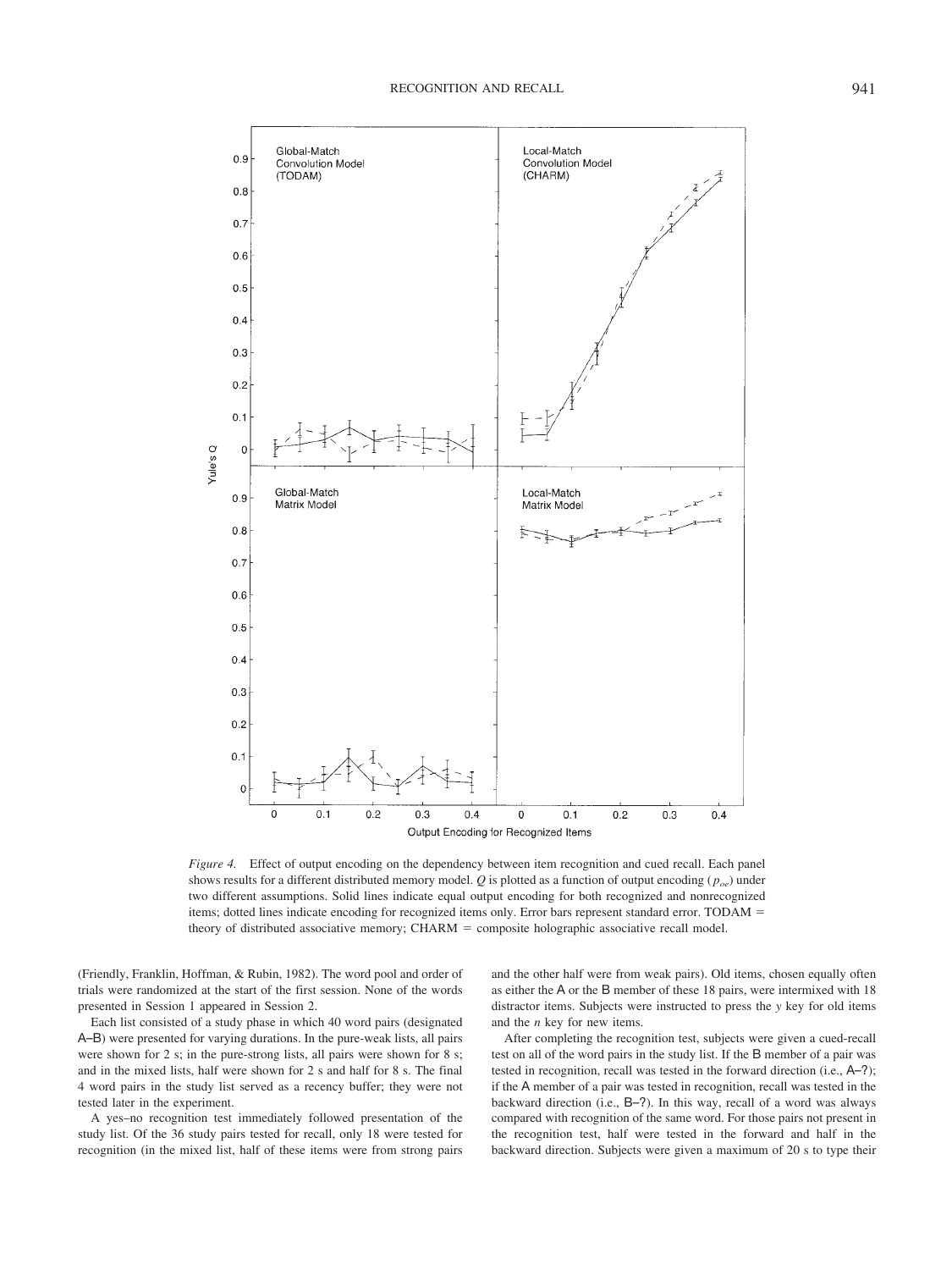responses on a computer keyboard (pressing *Enter* advanced to the next probe).

### *Results*

As shown in Table 3, list composition had a significant effect on recall and recognition performance. Lengthening the presentation rate increased recall probability and hit rates while lowering falsealarm rates. Furthermore, mixed-list performance fell between that of the pure-strong and the pure-weak lists. A comparison of recall rates for items that were and were not tested in the earlier recognition test revealed a significant advantage for recalling tested items. This result replicates the findings of Humphreys and Bowyer (1980). Supporting these observations, an analysis of variance (ANOVA) on recall accuracy revealed a significant main effect of list type,  $F(2, 68) = 43.59$ ,  $MSE = 0.014$ ,  $p < .001$ , and of prior recognition test,  $F(1, 34) = 48.90$ ,  $MSE = 0.004$ ,  $p < .001$ , but no significant interaction  $(F \leq 1)$ . The *d'* also varied significantly with presentation rate,  $F(2, 68) = 3.77$ ,  $MSE = 0.178$ ,  $p = .028$ ).

Although all three conditions exhibited moderate dependence between recognition and cued recall (Table 3), list composition did have a statistically significant effect on  $Q$ ,  $F(2, 68) = 3.41$ ,  $MSE =$ 0.079,  $p < .05$ . Tukey's honestly significant difference (HSD) tests revealed that the mixed condition produced the highest dependencies,  $Q$  (mixed)  $> Q$  (pure weak),  $p < .02$ ;  $Q$  (mixed)  $> Q$ (pure strong),  $p < .05$ . The difference between *Q* in the two pure lists did not approach significance.

One may ask whether mixing strong and weak items within a list exaggerates or attenuates the effect of item strength. In associative recall and recognition tasks, such mixing of strong and weak items results in better memory for strong items and worse memory for weaker items, when compared with pure-strong and pure-weak lists (Ratcliff, Clark, & Shiffrin, 1990; Tulving & Hastie, 1972; Verde & Rotello, 2004). However, this so-called list-strength effect (LSE) is notably absent in item-recognition tasks (Murdock & Kahana, 1993; Ratcliff et al., 1990), except under special conditions (Diana & Reder, in press; Norman, 2002). Although it was not central to the goals of our study, we examined the LSE in our item-recognition and cued-recall data. To measure the LSE, we computed the ratio of the performance measure for strong to weak items in a mixed list by the same ratio in the pure lists. If this ratio of ratios (ROR) is significantly greater than 1.0, this indicates a positive LSE. As expected, there was no LSE in recognition

(ROR =  $1.12$ ,  $p > .10$ ). There was, however, a substantial LSE in cued recall (ROR = 1.42,  $p < .05$ ). It should be noted, however, that our experiment did not specifically control for the mean study-test lag of strong and weak items in mixed versus pure lists. Not controlling for this factor could increase the magnitude of the LSE because weak items in mixed lists would be tested at a longer average lag than weak items in pure lists (Murnane & Shiffrin, 1991).

# Experiment 2

In Experiment 1, variability in presentation rate produced a modest but significant increase in the recognition–recall dependency. Experiment 2 examined the effect of variable repetitions on the recognition–recall relation. In this study, pairs designated as weak appeared just once; whereas pairs designated as strong appeared four times in a spaced fashion. We also switched to a single-session, between-subject design. Several other refinements in our procedures are noted in the *Method* section.

#### *Method*

*Subjects.* One hundred seventy-five undergraduate students, all English speakers, participated for course credit. We assigned 42 subjects to each of the pure-strong and mixed conditions, and 91 subjects to the pure-weak condition. This increased sample size in the pure-weak condition was used because the low levels of recall led to large standard errors in the determination of Test 1–Test 2 contingencies.

*Procedure.* Over the course of a 1-hr session, each subject studied and was tested on three different lists. Each list consisted of 32 word pairs, randomly selected from the Toronto Word Pool. In the pure-weak lists, each pair was presented once; in the pure-strong lists, each pair was presented four times; and in the mixed list, half of the pairs were presented once and half of the pairs were presented four times. Presentation order was randomized subject to the constraint that each repeated pair was separated by at least two different pairs.

A 1-min arithmetic distractor task immediately followed the presentation of the study list. Subjects viewed equations of the form  $A + B + C = D$ . They pressed *y* if the equation was correct and *n* if it was incorrect (for half of the equations, the value of *D* was off by two). The experimenter stressed accuracy in the instructions, but subjects had to respond to each equation within 2 s. After each trial, a computer-generated tone (high pitch for correct, low pitch for incorrect) provided feedback.

Following the distractor task, subjects made yes–no recognition judgments on the 32 B items intermixed with an equal number of lures. The

Table 3 *Descriptive Statistics for Experiments 1 and 2*

|              | Descriptive Statistics for Experiments 1 and 2 |           |           |            |           |           |  |  |  |  |  |  |
|--------------|------------------------------------------------|-----------|-----------|------------|-----------|-----------|--|--|--|--|--|--|
| Condition    | $P(C_t)$                                       | <b>HR</b> | FAR       | d'         | $\varrho$ | $P(C_u)$  |  |  |  |  |  |  |
| Experiment 1 |                                                |           |           |            |           |           |  |  |  |  |  |  |
| Pure weak    | .26(.03)                                       | .76(.02)  | .17(02)   | 1.84(0.11) | .49(0.05) | .20(0.02) |  |  |  |  |  |  |
| Mixed        | .35(.03)                                       | .77(01)   | .15(.02)  | 1.86(0.09) | .66(.05)  | .29(0.03) |  |  |  |  |  |  |
| Pure strong  | .45(.04)                                       | .81(.02)  | .14(02)   | 2.09(0.13) | .54(.04)  | .39(0.03) |  |  |  |  |  |  |
| Experiment 2 |                                                |           |           |            |           |           |  |  |  |  |  |  |
| Pure weak    | .26(.01)                                       | .70(0.01) | .18(0.01) | 1.60(0.05) | .52(.02)  |           |  |  |  |  |  |  |
| Mixed        | .42(.03)                                       | .75(.02)  | .11(0.01) | 2.01(0.08) | .63(0.03) |           |  |  |  |  |  |  |
| Pure strong  | .54(.04)                                       | .83(.02)  | .08(0.01) | 2.80(0.17) | .49(0.04) |           |  |  |  |  |  |  |

*Note.* Numbers in parentheses are standard errors of the mean. Yule's *Q* was determined separately for each subject.  $P(C_t)$  = probability of cued recall for items that were tested in the recognition phase; HR = hit rate; FAR = false-alarm rate;  $P(C_u)$  = probability of cued recall for untested items.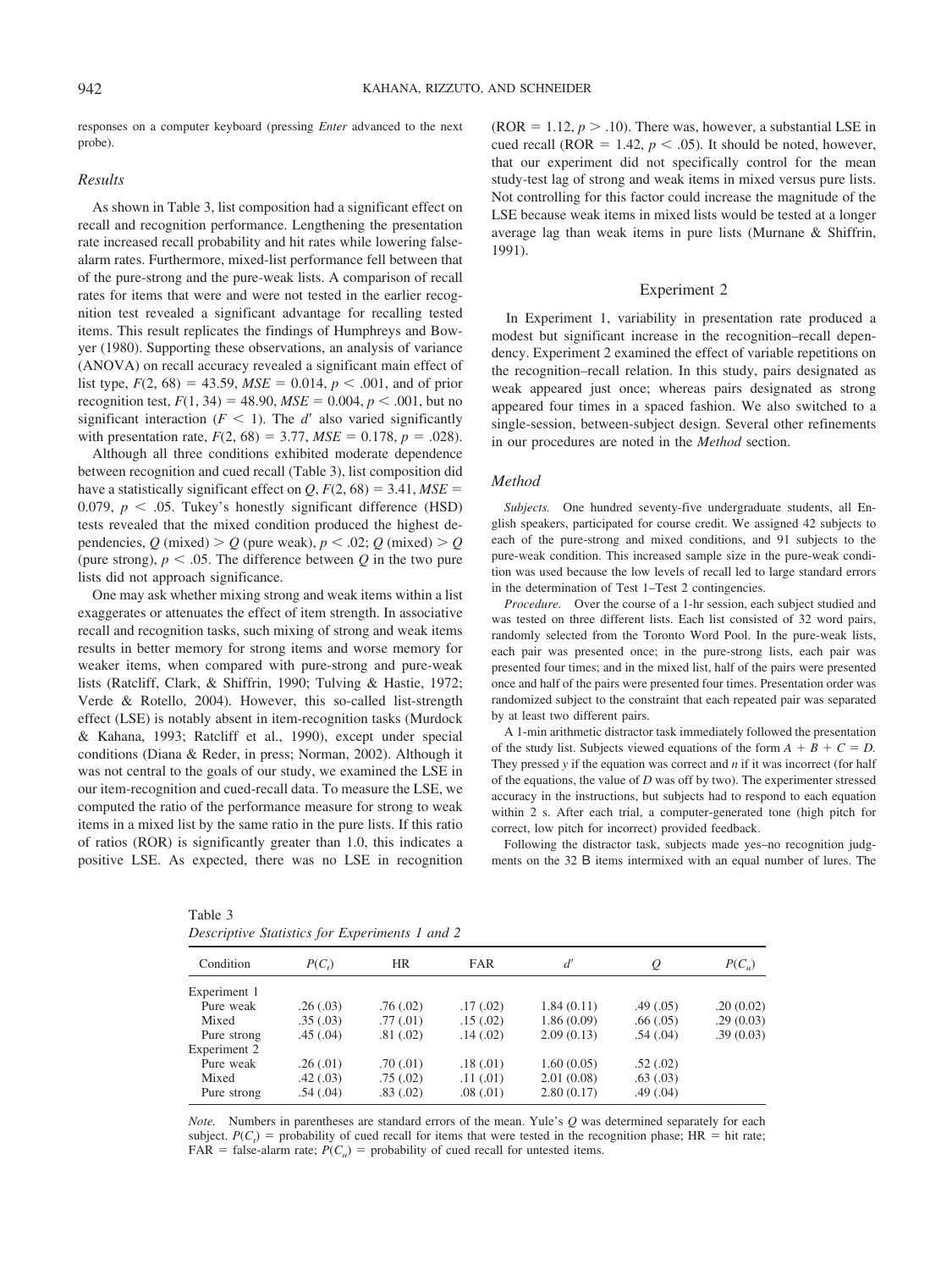cued-recall task was administered immediately following this recognition task. For each A–B pair, the A item was displayed and subjects were instructed to speak the B item<sup>8</sup> into a microphone. If subjects did not remember the target item, they were to say "pass." The computer digitally recorded subjects' responses for later scoring of response accuracy and latency.

### *Results*

As shown in Table 3, both recognition and recall performance increased with repetition. An ANOVA revealed a significant main effect of list type on recall probability,  $F(2, 172) = 44.50$ ,  $MSE =$ 0.027,  $p < .001$  (Tukey's HSD tests confirmed that each of the differences among conditions was highly significant,  $p < .01$ ). Repetition also influenced *d'*,  $F(2, 172) = 42.80, MSE = 0.48,$  $p < .001$ , with HSD tests confirming significant differences on all of the comparisons ( $p < .01$ ). As in Experiment 1, we examined the LSE in both our item-recognition and cued-recall data. Once again, we found no significant LSE in item recognition ( $ROR =$ 0.88,  $p > .10$ ), but a significant positive LSE in cued recall  $(ROR = 1.34, p < .05)$ .

As in Experiment 1, we expected to find the highest recognition–recall dependencies in the mixed-list condition. As shown in Table 3, *Q* differed significantly across the three list types,  $F(2, 172) = 5.10$ ,  $MSE = 0.045$ ,  $p < .01$ . Tukey's HSD tests revealed that *Q* in the mixed condition was significantly higher than in either the pure-weak ( $p = .02$ ) or pure-strong conditions ( $p < .01$ ). As is clear from the means, there was almost no difference in  $Q$  between pure-strong and pure-weak lists ( $p >$ .5). Despite the powerful repetition manipulation used in this study, the absolute magnitude of the increase in dependency in the mixed condition was quite modest, as it was in Experiment 1.

# Model Fits

As shown in the two reported experiments, increasing variability in either number of presentations or presentation rate produced a reliable increase in the correlation between successive recognition and recall tasks. Whereas the pure lists replicated the classic  $\approx .5$ correlation between item recognition and cued recall, the correlation increased to  $\approx$  .6 under conditions of experimentally induced encoding variability. Also, pairs that were not tested in the recognition phase (a manipulation in Experiment 1) were less likely to be recalled than those pairs that were tested.

The base versions of our four DMMs cannot even account for the classic moderate correlation between recognition and subsequent recall. They either over- or underpredict the recognition– recall correlation. Only the local-match matrix model predicts a strong positive intertask correlation, but this predicted correlation is far too high. The other three DMMs predict near independence between recognition and recall. However, our formal analysis of intertask correlations revealed that a number of factors not considered in the base versions of the models can strongly modulate the recognition–recall correlation. In particular, variability in goodness of encoding can increase the correlation in all four models, and output encoding can increase the correlation in the local-match models. Variability in the retrieval process can decrease the correlation between successive tasks because the retrieval events represent independent sources of variation. We therefore asked whether generalized versions of the four DMMs can fit the data from Experiments 1 and 2.

### *Method*

Each of the four models was simultaneously fit<sup>9</sup> to the full-contingency tables in the pure-weak, pure-strong, and mixed conditions as these aspects of the data were central to our theoretical analysis.<sup>10</sup> For each parameter set, the study and test of 36 pairs of list items (32 for Experiment 2) were simulated 200 times for each condition. In both experiments, we simulated strength using the probabilistic encoding mechanism common to all four models. For each strong word pair, the proportion of elements stored, *p,* was drawn from a truncated normal distribution with mean  $\mu_{p_s}$  and variance  $\sigma_{p_s}^2$ ; for weak pairs, the mean and variance parameters were  $\mu_{p_w}$  and  $\sigma_{p_w}^2$ . These parameters were the same regardless of list composition (mixed) vs. pure). Note that this empirical approach to modeling strength does not address the complicated question of how repetitions affect learning (see Rizzuto & Kahana, 2001, for a discussion of modeling learning in DMMs).

We varied 10 parameters to optimize the goodness of fit in each of the four models: mean and standard deviation of probabilistic encoding for strong lists  $(\mu_{p_s}, \sigma_{p_s})$  and for weak lists  $(\mu_{p_{w'}}, \sigma_{p_{w'}})$ , output encoding for recognized items  $(p_{oe})$ , interitem similarity, and the mean and standard deviation of the resemblance criteria for recognition and for recall.

# *Results*

Table 4 shows each of the model's fit to data from Experiment 1. Each of the four models can produce a moderate correlation between recognition and recall ( $\approx$  .5) in pure lists while simultaneously providing good fits to the hit rate and the overall level of recall. Each of the models also predicts a somewhat higher correlation in the mixed condition, as found in the experiment. Only the local-match models, however, could account for the higher recall of items tested in the recognition phase. This effect was predicted because output encoding stores associative information during the recognition phase for the local-match models, but only stores item-specific information, which does not help much with recall, for the global-match models.

<sup>8</sup> To keep these procedures consistent with those used in previous successive testing experiments, we tested memory for the B member of each *A*–*B* pair both in recognition and in recall.

<sup>9</sup> An evolutionary algorithm (Mitchell, 1996) with an initial population of 256 points (that were uniformly distributed in the parameter space) evolved until the best fitness (smallest value of  $\Sigma_i$  [(observed<sub>*i*</sub> – expected<sub>*i</sub>*)/ $\sigma$ <sub>observed<sub>i</sub></sub>)]<sup>2</sup>) did not change from one generation to the next. At the end</sub> of each generation, 10% of the top parameter vectors were saved, 40% were copies of the top 10% with Gaussian point mutations, 30% were recombinations of the top 10%, and the remaining 20% were randomly generated parameter vectors. The models converged to a reliable parameter set after approximately 10 generations.

<sup>&</sup>lt;sup>10</sup> We did not fit other aspects of the data, such as the recognition false-alarm rate or the intrusion rate in cued recall. The values of *N* needed to achieve the observed levels of recall would necessarily predict *d'* values that are far higher than those observed in the data, especially in the global-match models. This problem may be solved by adding a temporal context term to the storage equation (e.g., Dennis & Humphreys, 2001; Howard & Kahana, 2002; Murdock, 1997) and implementing a continuous model in which the memory vector/matrix is not reset at the start of each list (Murdock & Kahana, 1993). Such extensions might be fruitful directions for future work.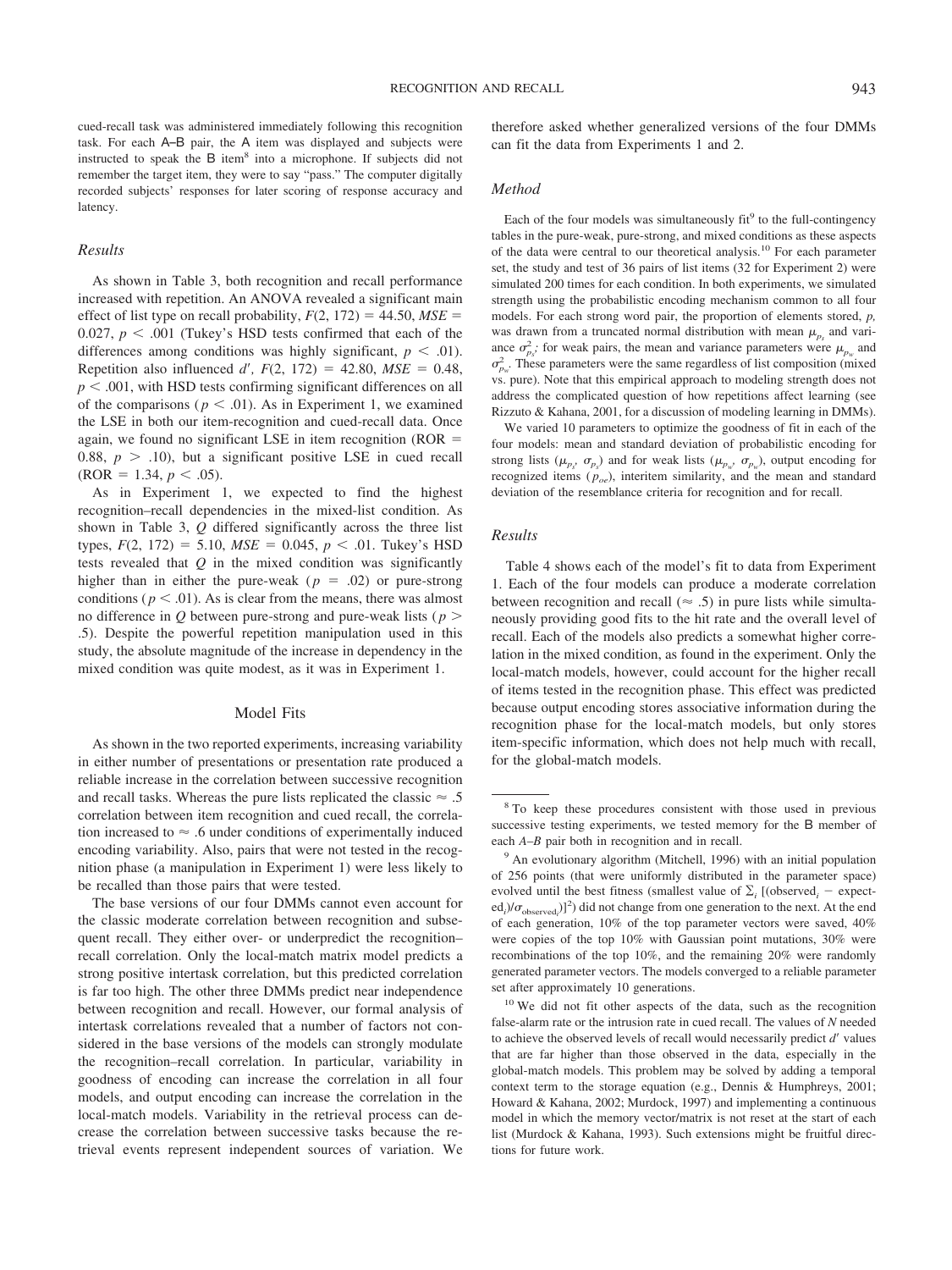Table 4

|           |          | Pure strong |     |     | Pure weak |          |     |     | Mixed    |          |     |                |
|-----------|----------|-------------|-----|-----|-----------|----------|-----|-----|----------|----------|-----|----------------|
| Model     | $P(C_i)$ | $P(C_n)$    | HR  | Q   | $P(C_i)$  | $P(C_u)$ | HR  | Q   | $P(C_t)$ | $P(C_u)$ | HR  | $\overline{Q}$ |
| Observed  | .45      | .39         | .81 | .54 | .26       | .20      | .76 | .49 | .35      | .29      | .77 | .66            |
| GM conv.  | .39      | .38         | .79 | .53 | .21       | .21      | .76 | .60 | .30      | .30      | .78 | .62            |
| LM conv.  | .45      | .40         | .79 | .49 | .26       | .20      | .76 | .56 | .37      | .32      | .77 | .70            |
| GM matrix | .43      | .43         | .79 | .46 | .20       | .19      | .78 | .45 | .32      | .31      | .76 | .61            |
| LM matrix | .43      | .36         | .80 | .57 | .27       | .21      | .76 | .55 | .34      | .29      |     | .63            |

*Observed and Predicted Values for Each of the Four Models Fit to Experiment 1*

Table 5 gives the best fitting parameter values for each of the four models. To fit these data, all of the models required some level of variability in goodness of encoding, as reflected in the  $\sigma_{p}$ -parameter values for strong and weak pairs. This factor, which will increase the correlation between recognition and recall, is essential for the two global-match models that predict near independence of recognition and recall for the simplified model derivations shown in Figure 1. The local-match models both assume that recognized items are weakly stored, as indicated by the small positive values of parameter  $p_{oe}$ . This parameter enables these models to account for the enhanced recall of items that were tested during the recognition phase.<sup>11</sup> The potency of output encoding for the local-match models is approximately half of the potency of a single presentation during study (e.g., a weak pair). Larger values of this parameter would have predicted a larger effect of the recognition test on subsequent recall than observed in the data.

Several other parameters turned out to be important in fitting these data. Variability in the recognition and recall criteria served to decrease the correlation between recognition and recall. This factor was used heavily by the local-match matrix model that predicts a very high correlation between item recognition and cued recall in the derivations shown in Figure 1. Interitem similarity was called into play by both of the local-match models. This factor acts to increase the correlation between recognition and recall by increasing the number of overlapping terms in the covariance.

Table 6 shows each of the model's fit to data from Experiment 2. As with Experiment 1, each of the four models accounted for the moderate correlation between recognition and recall ( $\approx$  .5) in the pure-list conditions while simultaneously providing good fits to the hit rate and the overall level of recall. Each of the models also predicted a higher correlation in the mixed condition, as found in the experiment.

Table 7 gives the best fitting parameter values for each of the four DMMs. The overall fit, while somewhat worse than the fit to Experiment 1, was nonetheless reasonably good. The best fitting parameter values obtained in these fits was in fairly good agreement with those from the fits to Experiment 1. The global-match models assume a significant degree of variability in goodness of encoding to account for the moderate correlation between recognition and recall. As in the previous simulation, both of the local-match models make significant use of output encoding as reflected in the *poe* parameter. All of the models assume some degree of variability in the recognition and recall criteria. Variability in the recognition criterion was higher for the two localmatch models than for the global-match models. Interitem similarity was called into play by both of the local-match models and also by the global-match convolution model.

## *Summary of Model Fits*

Whereas base versions of the four DMMs cannot reproduce the moderate observed correlation between recognition and recall, generalized versions that take account of variability during storage and retrieval, output encoding, and interitem similarity were all able to qualitatively capture the complex pattern of experimental results. Each model did so by relying more or less heavily on parameters that tend to increase or decrease the predicted correlation between tasks. For example, had we turned off the variability in the recognition and recall decisions, the local-match matrix model would have predicted a significantly higher correlation between recognition and recall. Similarly, without variability in goodness of encoding, the global-match matrix model would have predicted a significantly lower correlation between recognition and recall. Although the architecture of the models determines a base level of correlation, as derived in Table 2, more realistic models of recognition and recall should include other factors that can modulate this correlation. As illustrated in Figure 2, any factor that increases common variance will tend to raise the correlation, and any factor that increases unique variance will tend to decrease the correlation. Here we see the manifestation of this statistical truism in the detailed execution of the four DMMs.

Whereas the two reported experiments manipulated variability in goodness of encoding and output encoding, we did not manipulate other factors, such as retrieval variability, that would likely have placed tighter constraints on the four models. Indeed, such data might have enabled us to demonstrate that some (or all) of the models cannot fit the pattern of intertask correlations. This remains an open target for future research.

*Note.* We simultaneously fit each of the models to probability of cued recall for tested,  $P(C_t)$ , and for untested, *P*(*Cu*), items, hit rate (HR), and Yule's *Q* for each of the following list types: pure strong, pure weak, and mixed.  $GM =$  global match; conv. = convolution;  $LM =$  local match.

<sup>&</sup>lt;sup>11</sup> As would be expected, the small value of  $p_{oe}$  has no effect on cued recall for this model. It may be that nonzero value is an artifact of the optimization method because the likelihood surface is very insensitive to the value of this parameter.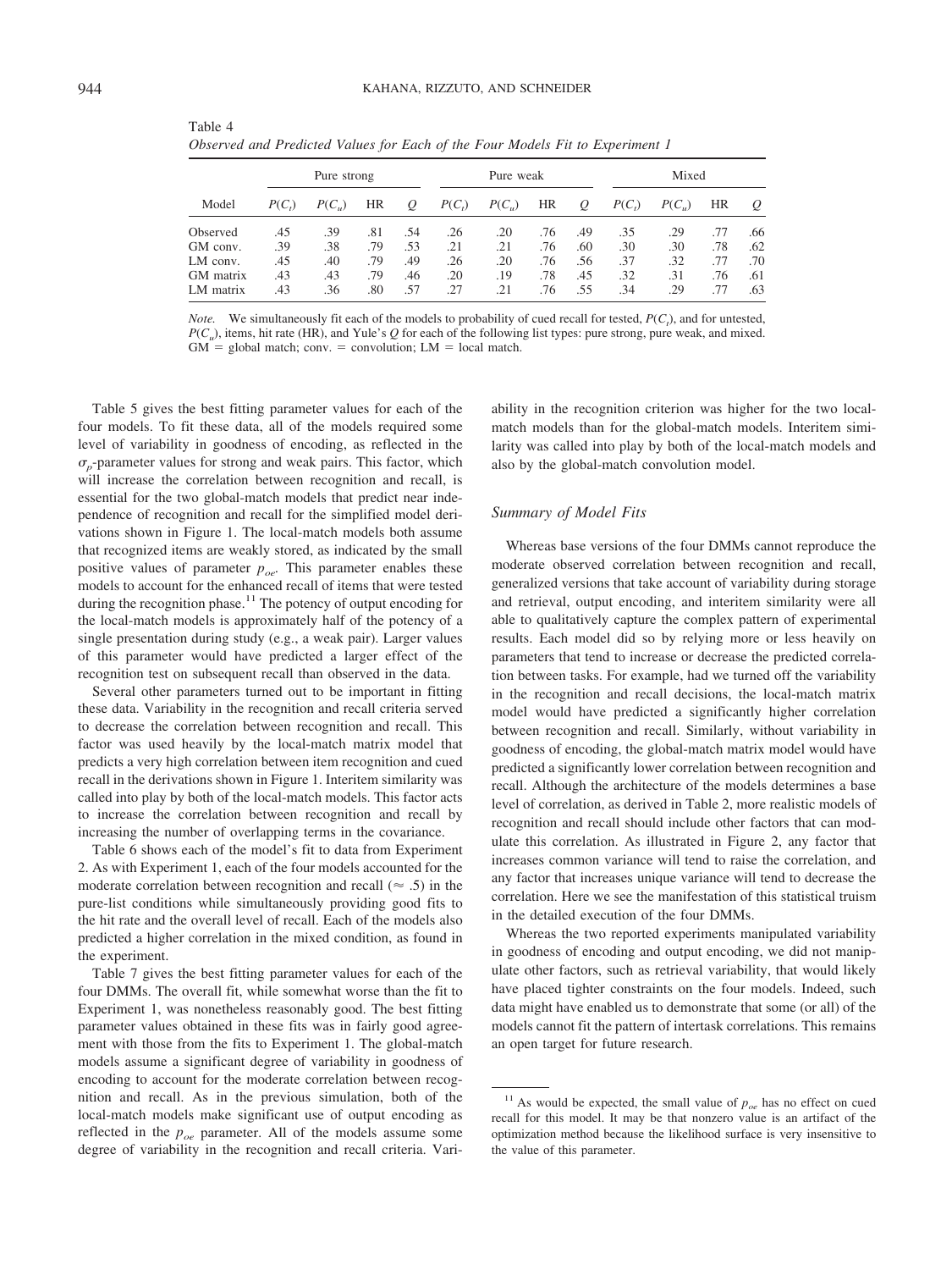|           |           |           | Strong       |           | Weak                            |          | Recall   | Recall | Recognition | Recognition |
|-----------|-----------|-----------|--------------|-----------|---------------------------------|----------|----------|--------|-------------|-------------|
| Model     | Pair sim. | $\mu_{p}$ | $\sigma_{p}$ | $\mu_{p}$ | $\sigma_{\scriptscriptstyle n}$ | $p_{oe}$ | criteria | sigma  | criteria    | sigma       |
| GM conv.  | .00       | .57       | .16          | .44       | .17                             | .07      | .39      | .20    | $-1.10$     | .20         |
| LM conv.  | .27       | .53       | .08          | .33       | .08                             | .16      | .23      | .20    | $-0.82$     | .16         |
| GM matrix | .00       | .77       | .20          | .50       | .13                             | .00      | .31      | .04    | $-0.75$     | .11         |
| LM matrix | .10       | .63       | .10          | .48       | .08                             | .23      | .24      | .35    | $-1.20$     | .32         |

Table 5 *Best Fitting Parameter Values for Each of the Four Models Fit to Experiment 1*

*Note.* sim.  $=$  similarity; GM  $=$  global match; conv.  $=$  convolution; LM  $=$  local match.

### General Discussion

Recognition and recall serve as the two standard measures of episodic memory. Although both tasks measure intentional retrieval of previously experienced events, they could not be more different. Numerous experimental manipulations differentially affect recognition and recall. Examples of these dissociations include the word frequency effect (Gregg, 1976; Kinsbourne & George, 1974; MacLeod & Kampe, 1996), list strength effect (Ratcliff et al., 1990), intentional encoding effects (Glenberg & Bradley, 1979; Schwartz & Humphreys, 1974), associative interference (Dyne, Humphreys, Bain, & Pike, 1990), context effects (Godden & Baddeley, 1975, 1980), subject age (Craik & McDowd, 1987), and damage to the medial-temporal lobe (Hirst, 1986; Vargha-Khadem et al., 1997). These dissociations, in turn, have led theorists to advocate for a distinction between item-specific and relational information (Humphreys, 1978; Murdock, 1974), with familiarity-based retrieval of item-specific information and recollection of relational information (Yonelinas, 1997; Yonelinas, Kroll, Dobbins, Lazzara, & Knight, 1998).

### *Analyzing the Recognition–Recall Relation*

Our approach has been to use computational models of memory to help understand the relation between recognition and recall. We selected four DMMs for detailed analyses. The four models differ along two critical dimensions: the mechanism of association and the processes underlying recognition. We refer to the four models as (a) global-match convolution, (b) local-match convolution, (c) global-match matrix, and (d) local-match matrix. The convolution models use the mathematical operation of convolution to form associations; the matrix models use matrix operations (Hebbian learning) to store and retrieve associations. The global-match models represent dual-process models with completely separate recognition and recall mechanisms. The local-match models assume that the same machinery underlies both recognition and recall. The global-match convolution model is a version of Murdock's (1982) model. The global-match matrix model is a version of the Humphreys, Bain, and Pike (1989) matrix model (without context).12 The local-match convolution model is a version of Metcalfe's (1985) model. Finally, the local-match matrix model is a variant of the models presented in Rizzuto and Kahana (2001) and Kahana (2002). Each of the chosen models represents items as vectors of features, and assumes that item and associative information is stored in a common distributed memory system. Each model uses probabilistic encoding to model the effects of repetition on learning.

Although these types of DMMs have been used extensively to account for recognition and recall data (Humphreys, Bain, & Pike, 1989; Metcalfe, 1985; Murdock, 1982), the basic assumptions about the dependence or independence of the information supporting these tasks had not been carefully evaluated. We thus began our analysis by analytically deriving the correlation between recognition and recall in each of the models. This exercise revealed an interesting pattern, with the local-match matrix model predicting a high level of dependency, and the other models predicting a moderate level of dependency for short lists, but tending toward independence for lists consisting of 20 or more pairs of items. The moderate dependency predicted for short lists was a consequence of the assumption that memory was set to zero at the start of learning. With a more reasonable continuous memory assumption (e.g., Murdock & Kahana, 1993), one would expect these models to predict low correlations even for shorter lists.

To test these assumptions about the relation between recognition and recall, we turned to an extensive body of literature on successive recognition and recall tests. In these studies, the correlation between recognition and recall at the level of individual A–B pairs is measured by testing recognition of the B items in a first test phase, and then giving a subsequent cued-recall test, with each A item serving as the cue for its mate. Tabulating subjects' Test 1 and Test 2 responses in a  $2 \times 2$  contingency table reveals a moderate level of dependency between item recognition and cued recall. That is, whether an item was recognized on the first test is moderately predictive of whether it will be recalled in the second test. Quantified using a measure such as Yule's *Q*, the correlation between recognition and recall is about .5.<sup>13</sup>

### *Interpreting the Recognition–Recall Relation*

The mapping between theory and data is problematized by factors that can influence the correlation between any two mea-

<sup>&</sup>lt;sup>12</sup> We did not implement list context in the four DMMs because only some of these models have been formulated to include a representation of contextual features. If one were to extend the implementation of context in Murdock (1997) or Humphreys, Bain, and Pike (1989) to the other models, the result would be an increase in interitem similarity or featural overlap between all list items. In simulations of the effect of similarity on the recognition–recall correlation, we found that interitem similarity increased the predicted correlation between recognition and recall for the local-match models, but decreased the correlation for the global-match models.

<sup>&</sup>lt;sup>13</sup> If the recall test is given first, then the B items that are recalled would have received an extra opportunity for encoding, thus boosting later recognition performance and the correlation between tasks.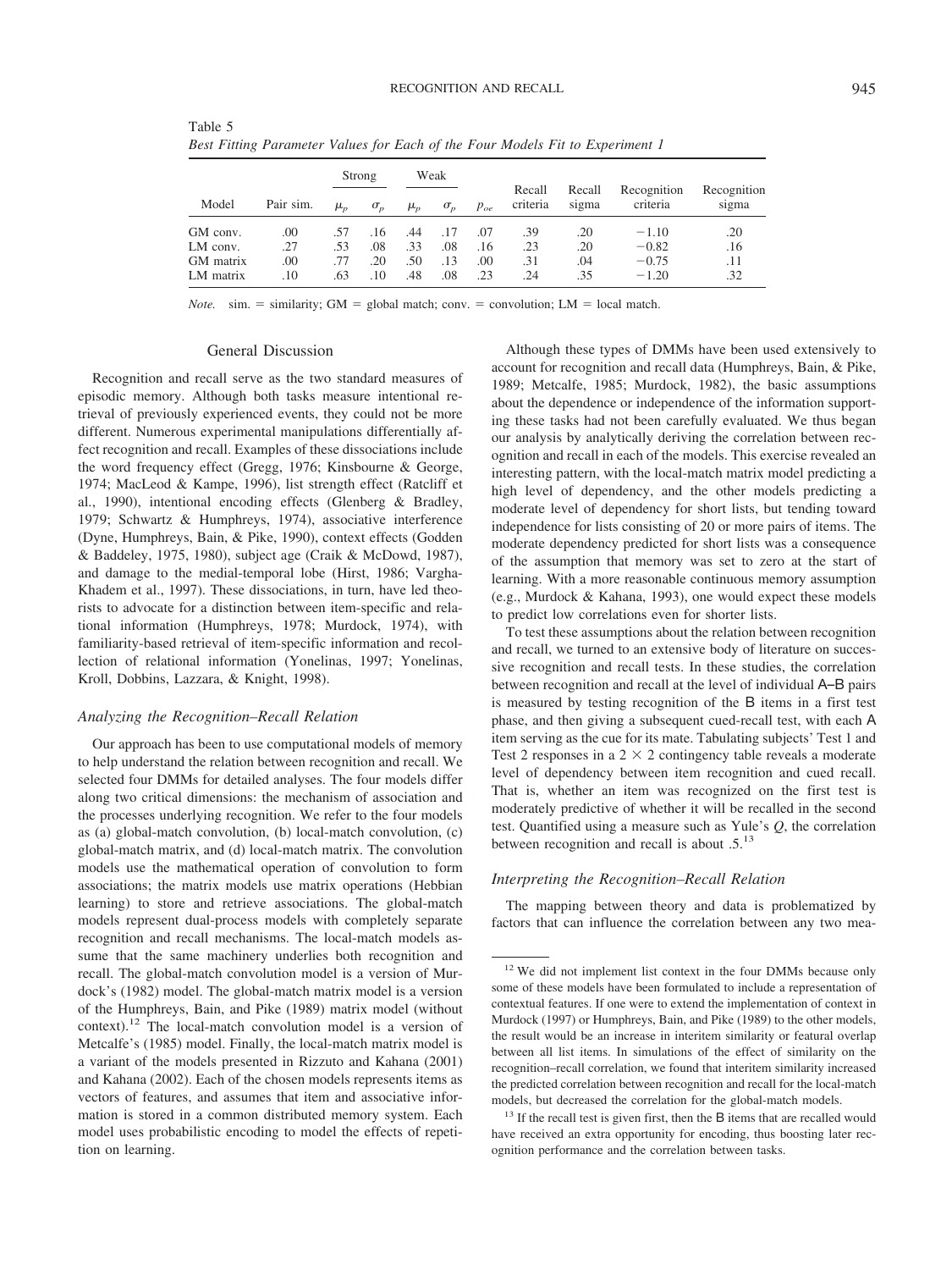Table 6

| Model     |      | Pure strong |          |      | Pure weak |          | Mixed |     |           |
|-----------|------|-------------|----------|------|-----------|----------|-------|-----|-----------|
|           | P(C) | <b>HR</b>   | $\omega$ | P(C) | <b>HR</b> | $\omega$ | P(C)  | HR  | $\varrho$ |
| Observed  | .54  | .83         | .49      | .26  | .71       | .53      | .42   | .75 | .63       |
| GM conv.  | .62  | .81         | .58      | .26  | .71       | .47      | .46   | .76 | .64       |
| LM conv.  | .44  | .80         | .48      | .25  | .74       | .53      | .39   | .76 | .73       |
| GM matrix | .48  | .74         | .38      | .28  | .72       | .59      | .38   | .73 | .60       |
| LM matrix | .48  | .78         | .58      | .26  | .73       | .53      | .38   | .76 | .62       |
|           |      |             |          |      |           |          |       |     |           |

*Observed and Predicted Values for Each of the Four Models Fit to Experiment 2*

*Note.* We simultaneously fit each of the models to probability of cued recall, *P*(*C*), hit rate (HR), and Yule's  $Q$  for each of the following list types: pure strong, pure weak, and mixed. GM = global match; conv. = convolution:  $LM = local match$ .

surements. Correlations between successive tests are produced by variability. Common sources of variance increase the correlation, and separate sources of variance decrease the correlation. In the successive testing paradigm, encoding conditions will be common to the storage of information supporting both recognition and recall, and may thus boost the correlation between tasks. With recognition and recall phases of the task being widely separated in time, retrieval conditions can introduce unique variance and thus lower the correlation. Furthermore, output encoding will raise the correlation between successive tests under certain conditions.

We considered such factors in modeling recognition and recall data from successive tests. For all four models considered in this article, variability in goodness of encoding predicted an increase in the correlation between recognition and recall. Output encoding also predicted an increase in the correlation for the local-match but not for the global-match models. This is because only the localmatch models assume that recognition involves a retrieval and restorage of the associations as well as the items. Variability in the encoding of the test probes, or the decision process, decreased the correlation between recognition and recall in all of the models.

Experiments 1 and 2 confirmed that at least one of these factors, variability in goodness of encoding, can be manipulated to increase the correlation between recognition and recall, as predicted for all four models. The effect was modest, increasing the recognition– recall dependency by about 20% (from  $Q \approx .5$  to  $Q \approx .6$ ). Although future research will be needed to pin down the effects of other variables on the recognition–recall relation, these initial results led us to examine whether the four models, when given the flexibility to vary these factors, could mimic the observed pattern of results.

In fitting the data from Experiments 1 and 2, all four classes of models could predict the moderate level of dependency observed experimentally and its modest increase when strong and weak items were mixed in a given list. The local-match models were also able to explain the increase in recall associated with testing an item during recognition. Thus, both those models that assume independence of the underlying information supporting recognition and recall, and those that assume a very high correlation, can account for the moderate correlations observed experimentally.

### *Contingency Analyses and the Classification of Memory*

Researchers have used the method of successive tests, and contingency analyses, to investigate problems in human memory other than the recognition–recall relation. In what may be considered the earliest example of this work, Estes (1960) demonstrated an extremely high correlation between the outcomes of successive learning trials. Such an effect was viewed as consistent with the view that individual pairs of items were learned in a single trial, and that once such pairs were learned they were seldom forgotten. Later, researchers used contingency analyses to examine the source of associative interference in the Barnes and Underwood (1959) "unlearning" paradigm. In these studies, subjects learn a list of A–B pairs to a performance criterion. Then they study a list of A–C pairs, in which the previously studied A items are each paired with a new item. (The degree of A–C learning is an experimental parameter in these studies.) Finally, subjects are probed with each A item to recall both B and C in any order. According to the Melton–Underwood *unlearning-recovery hypothesis,* the decrease in B recall following A–C learning results from specific unlearning

Table 7

|  |  |  |  |  | Best Fitting Parameter Values for Each of the Four Models Fit to Experiment 2 |  |
|--|--|--|--|--|-------------------------------------------------------------------------------|--|

|           |           |           | Strong       |           | Weak         |          | Recall   | Recall | Recognition | Recognition |
|-----------|-----------|-----------|--------------|-----------|--------------|----------|----------|--------|-------------|-------------|
| Model     | Pair sim. | $\mu_{p}$ | $\sigma_{p}$ | $\mu_{p}$ | $\sigma_{p}$ | $p_{oe}$ | criteria | sigma  | criteria    | sigma       |
| GM conv.  | .19       | .68       | .19          | .41       | .12          | .00      | .19      | .19    | $-1.00$     | .14         |
| LM conv.  | .33       | .62       | .00          | .39       | .00          | .21      | .10      | .19    | $-0.87$     | .20         |
| GM matrix | .01       | .81       | .19          | .57       | .20          | .00      | .29      | .19    | $-0.56$     | .12         |
| LM matrix | .15       | .61       | .00          | .44       | .00          | .08      | .21      | .15    | $-1.00$     | .21         |

*Note.* sim. = similarity;  $GM =$  global match; conv. = convolution;  $LM =$  local match.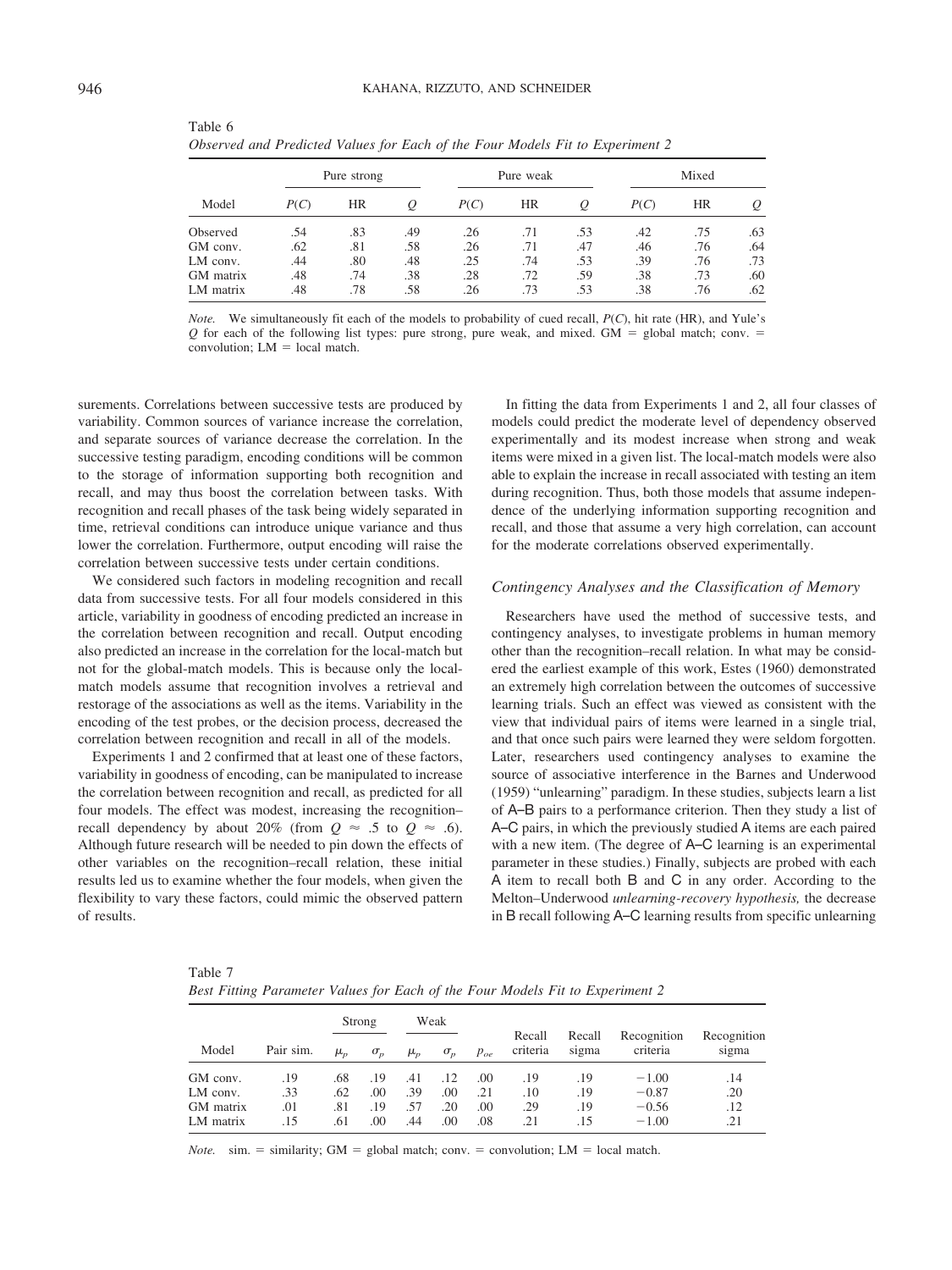of the individual A–B associations, thus predicting a negative contingency between recall of B and C items. Dapolito (1967) found that contrary to these predictions, recall of B and C is nearly independent across a wide range of experiments (see Kahana, 2000, for a review). These findings played a key role in the demise of the classic associative unlearning theory of forgetting.

More recently, Kahana and colleagues (Kahana, 2002; Rizzuto & Kahana, 2001) used the successive testing method to test the independent associations hypothesis (Wolford, 1971)—the view that forward and backward associations are formed independently. This view predicts that the correlation between forward recall and subsequent backward recall of the same pair should be significantly lower than the correlation between pairs tested in the same direction. Contingency analyses revealed that contrary to this view, forward and backward recall was almost perfectly correlated and was as highly correlated as pairs tested in the same direction. This finding was taken to support the associative symmetry hypothesis (Asch & Ebenholtz, 1962; Kahana, 2002), which sees associations as a holistic conjunction of both A and B items. Caplan, Glaholt, and McIntosh (2005) replicated Kahana's finding of symmetric recall of pairs, but showed that for recall of triples and serial lists the correlation between forward and backward probes was significantly reduced.

Finally, contingency analyses have been applied widely in the study of the relation between implicit and explicit memory. Whereas explicit memory tasks, such as recognition and recall, directly probe subjects' memory for a studied event, implicit tasks measure memory without reference to a particular study episode. As reviewed previously, performance on successive explicit memory tasks is moderately to highly correlated. In contrast, when one task is implicit (e.g., fragment completion) and the other is explicit (e.g., recognition), the correlations are often near zero (Hayman & Tulving, 1989a; Tulving & Hayman, 1995; Tulving et al., 1982, but see also Ostergaard, 1992). This independence is also found when a fragment completion task is administered twice, first with implicit memory instructions (e.g., no reference to the study episode) and then later with explicit memory instructions (Hayman & Tulving, 1989a, 1989b). Such findings of independence between implicit and explicit memory tests have been taken as strong support for a memory systems view in which explicit tasks probe information in an episodic memory system and implicit tasks access information in a functionally and anatomically independent perceptual representation system (Tulving & Schacter, 1991).

The analysis presented here suggests an alternative account of these findings. In the fragment completion task, which is the source of much data on implicit memory, subjects can complete the fragment without reference to information stored in the original study episode. Variability in completion is thus a function of independent variation in item difficulty for different fragments or nonoverlapping fragments of the same word. Without focusing retrieval on a studied episode, the relative contribution of test variability will be greater than that of variability in storage (which produces priming). As shown by our modeling of the recognition– recall relation, test variability lowers the correlation between tasks. As demonstrated by Experiments 1 and 2, and by our modeling work, variability in the goodness of encoding raises the correlation between tasks. Consequently, the factors that could produce correlations between explicit tasks (viz., variability in the goodness of encoding) will have little impact on implicit tasks (which depend

largely on the difficulty of completion for a given fragment). According to this account, there is need for only one memory system; the information that produces priming comes from the same memory system that enables explicit recognition and recall. The only time when significant dependencies would be observed between implicit and explicit tasks is when the size of the priming effect is large relative to the overall fragment completion rates. Even then, the obtained dependency would be less than one would find in successive explicit memory tasks.

The successive testing paradigm is complex and unforgiving. The correlation between information tested in successive tasks is only one of several factors that contribute to the observed intertask dependency. If one can experimentally estimate the values of encoding and test variability, as well as the effects of output encoding, then dependencies between successive tasks will provide important constraints on memory models. The present work represents a first step in this direction.

The models examined in this article are in many ways too simple. More sophisticated models that incorporate temporal or positional context (e.g., Brown, Preece, & Hulme, 2000; Davelaar, Goshen-Gottstein, Ashkenazi, Haarmann, & Usher, 2005; Dennis & Humphreys, 2001; Howard & Kahana, 2002; Murdock, 1997), and/or that allow for dual-process mechanisms in recognition (e.g., Norman & O'Reilly, 2003; Reder et al., 2000; Yonelinas, 1996), may make different predictions concerning recognition–recall dependencies. As our analyses illustrate, application of such models to the recognition–recall relation, or the relation between any pair of memory tasks, will first require explicit assumptions about variability and output encoding—factors that have been largely ignored in the memory modeling literature. Furthermore, additional data on the effects of these factors will be needed before data on intertask correlations can help us to accept or reject specific models or modeling assumptions.

#### References

- Anderson, J. A. (1970). Two models for memory organization using interacting traces. *Mathematical Biosciences, 8,* 137–160.
- Anderson, J. A. (1973). A theory for the recognition of items from short memorized lists. *Psychological Review, 80,* 417–438.
- Anderson, J. A., Silverstein, J. W., Ritz, S. A., & Jones, R. S. (1977). Distinctive features, categorical perception, and probability learning: Some applications of a neural model. *Psychological Review, 84,* 413– 451.
- Asch, S. E., & Ebenholtz, S. M. (1962). The principle of associative symmetry. *Proceedings of the American Philosophical Society, 106,* 135–163.
- Bahrick, H. P. (1970). Two-phase model for prompted recall. *Psychological Review, 77,* 215–222.
- Barnes, J. M., & Underwood, B. J. (1959). Fate of first-list associations in transfer theory. *Journal of Experimental Psychology, 58,* 97–105.
- Batchelder, W. H., & Riefer, D. M. (1995). A multinomial modeling analysis of the recognition-failure paradigm. *Memory & Cognition, 23,* 611–630.
- Begg, I. (1979). Trace loss and the recognition failure of unrecalled words. *Memory & Cognition, 7,* 113–123.
- Brown, G. D. A., Preece, T., & Hulme, C. (2000). Oscillator-based memory for serial order. *Psychological Review, 107,* 127–181.
- Caplan, J. B., Glaholt, M., & McIntosh, A. R. (2005). *Linking associative and list memory: Pairs versus triples.* Manuscript submitted for publication.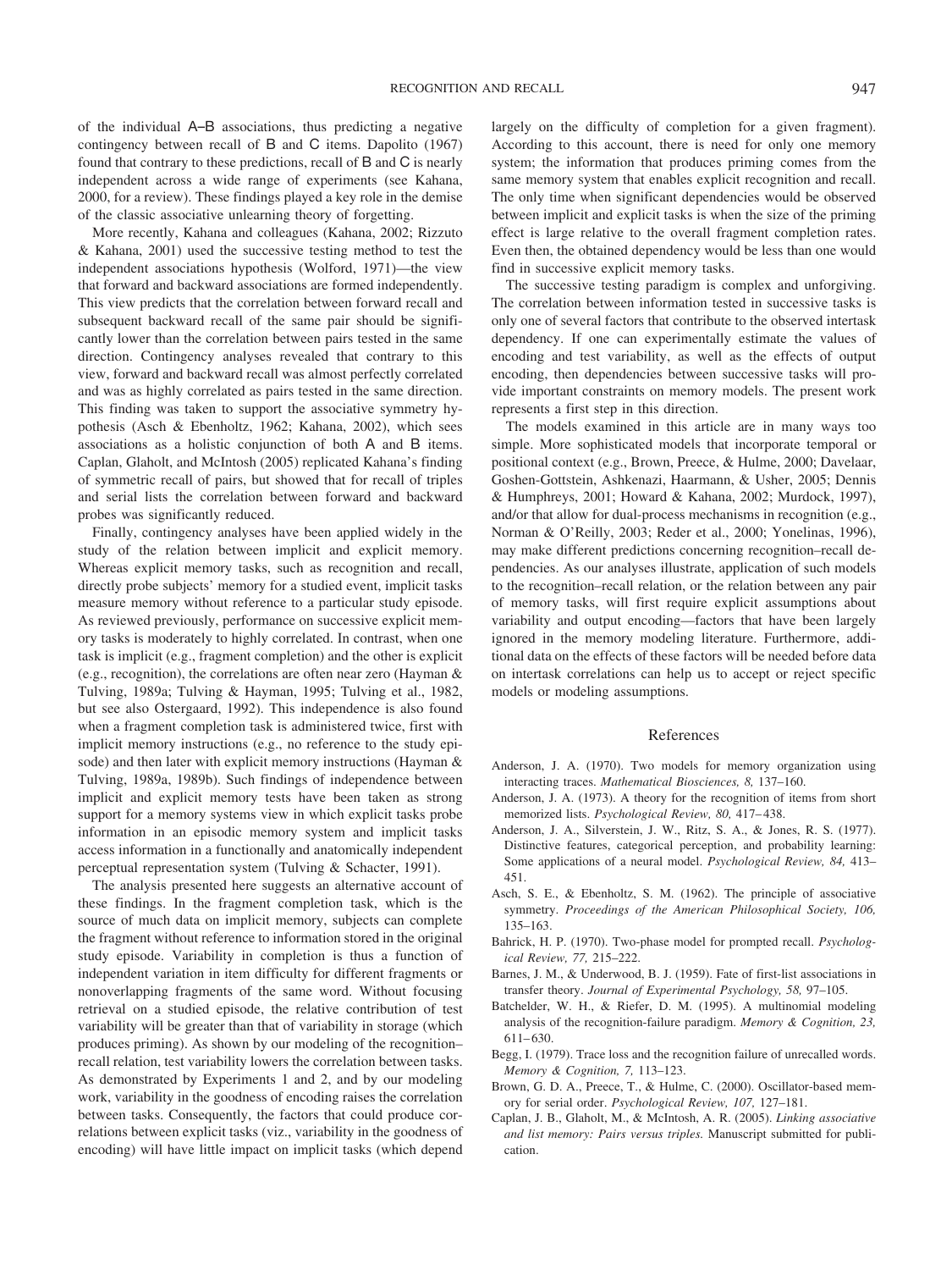- Chappell, M., & Humphreys, M. (1994). An autoassociative neural network for sparse representations: Analysis and application to models of recognition and cued recall. *Psychological Review, 101,* 103–128.
- Clark, S. E., & Gronlund, S. D. (1996). Global matching models of recognition memory: How the models match the data. *Psychonomic Bulletin and Review, 3,* 37–60.
- Craik, F. I. M., & McDowd, J. M. (1987). Age differences in recall and recognition. *Journal of Experimental Psychology: Learning, Memory, and Cognition, 13,* 474–479.
- Dapolito, F. J. (1967). Proactive effects with independent retrieval of competing responses. *Dissertation Abstracts International, 27,* 2522– 2523.
- Davelaar, E., Goshen-Gottstein, Y., Ashkenazi, A., Haarmann, H. J., & Usher, M. (2005). The demise of short-term memory revisited: Empirical and computational investigations of recency effects. *Psychological Review, 112,* 3–42.
- Dennis, S., & Humphreys, M. (2001). A context noise model of episodic word recognition. *Psychological Review, 108,* 452–478.
- Diana, R. A., & Reder, L. M. (in press). The list strength effect: A contextual competition account. *Memory & Cognition.*
- Donnelly, R. E. (1988). Priming effects in successive episodic tests. *Journal of Experimental Psychology: Learning, Memory, and Cognition, 14,* 256–265.
- Dyne, A. M., Humphreys, M. S., Bain, J. D., & Pike, R. (1990). Associative interference effects in recognition and recall. *Journal of Experimental Psychology: Learning, Memory, and Cognition, 16,* 813–824.
- Estes, W. K. (1960). Learning theory and the new "mental chemistry." *Psychological Review, 67,* 207–223.
- Farrell, S., & Lewandowsky, S. (2002). An endogenous distributed model of ordering in serial recall. *Psychonomic Bulletin & Review, 9,* 59–85.
- Flexser, A. J., & Tulving, E. (1978). Retrieval independence in recognition and recall. *Psychological Review, 85,* 153–171.
- Friendly, M., Franklin, P. E., Hoffman, D., & Rubin, D. C. (1982). The Toronto Word Pool: Norms for imagery, concreteness, orthographic variables, and grammatical usage for 1,080 words. *Behavior Research Methods & Instrumentation, 14,* 375–399.
- Gillund, G., & Shiffrin, R. M. (1984). A retrieval model for both recognition and recall. *Psychological Review, 91,* 1–67.
- Glenberg, A. M., & Bradley, M. M. (1979). Mental contiguity. *Journal of Experimental Psychology: Human Learning and Memory, 5,* 88–97.
- Godden, D., & Baddeley, A. (1975). Context-dependent memory in two natural environments: On land and under water. *British Journal of Psychology, 66,* 325–331.
- Godden, D., & Baddeley, A. (1980). When does context influence recognition memory? *British Journal of Psychology, 71,* 99–104.
- Gregg, V. (1976). Word frequency, recognition and recall. In J. Brown (Ed.), *Recall and recognition* (pp. 183–216). Oxford, England: Wiley.
- Hayman, C. G., & Tulving, E. (1989a). Contingent dissociation between recognition and fragment completion: The method of triangulation. *Journal of Experimental Psychology: Learning, Memory, and Cognition, 15,* 228–240.
- Hayman, C. G., & Tulving, E. (1989b). Is priming in fragment completion based on a "traceless" memory system? *Journal of Experimental Psychology: Learning, Memory, and Cognition, 15,* 941–956.
- Hintzman, D. (1981). Simpson's paradox and the analysis of memory retrieval. *Psychological Review, 87,* 398–410.
- Hintzman, D. (1987). Recognition and recall in MINERVA 2: Analysis of the "recognition-failure" paradigm. In P. Morris (Ed.), *Modelling cognition* (pp. 215–229). New York: Wiley.
- Hintzman, D. (1988). Judgments of frequency and recognition memory in multiple-trace memory model. *Psychological Review, 95,* 528–551.
- Hintzman, D. (1992). Mathematical constraints on the Tulving–Wiseman function. *Psychological Review, 99,* 536–542.
- Hintzman, D., & Hartry, A. L. (1990). Item effects in recognition and

fragment completion: Contingency relations vary for different subsets of words. *Journal of Experimental Psychology: Learning, Memory, and Cognition, 16,* 965–969.

- Hirst, W. (1986). Recognition and recall in amnesics. *Journal of Experimental Psychology: Learning, Memory, and Cognition, 12,* 445–451.
- Hockley, W. E., & Cristi, C. (1996). Tests of encoding tradeoffs between item and associative information. *Memory & Cognition, 24,* 202–216.
- Hockley, W. E., & Murdock, B. B. (1987). A decision model for accuracy and response latency in recognition memory. *Psychological Review, 94,* 341–358.
- Holdstock, J., Mayes, A., Roberts, N., Cezayirli, E., Isaac, C., O'Reilly, R., & Norman, K. (2002). Under what conditions is recognition spared relative to recall after selective hippocampal damage in humans? *Hippocampus, 12,* 341–351.
- Howard, M. W., & Kahana, M. J. (2002). A distributed representation of temporal context. *Journal of Mathematical Psychology, 46,* 269–299.
- Humphreys, M. S. (1978). Item and relational information: A case for context independent retrieval. *Journal of Verbal Learning and Verbal Behavior, 17,* 175–187.
- Humphreys, M. S., Bain, J. D., & Pike, R. (1989). Different ways to cue a coherent memory system: A theory for episodic, semantic, and procedural tasks. *Psychological Review, 96,* 208–233.
- Humphreys, M. S., & Bowyer, P. A. (1980). Sequential testing effects and the relation between recognition and recognition failure. *Memory & Cognition, 8,* 271–277.
- Humphreys, M. S., Pike, R., Bain, J. D., & Tehan, G. (1989). Global matching: A comparison of the SAM, Minerva II, Matrix, and TODAM models. *Journal of Mathematical Psychology, 33,* 36–67.
- Jordan, M. I. (1986). An introduction to linear algebra in parallel distributed processing. In D. E. Rumelhart & J. L. McClelland (Eds.), *Parallel distributed processing: Foundations* (Vol. 1, pp. 365–422). Cambridge, MA: MIT Press.
- Kahana, M. J. (2000). Contingency analyses of memory. In E. Tulving & F. I. M. Craik (Eds.), *Oxford handbook of human memory* (pp. 323–384). New York: Oxford Press.
- Kahana, M. J. (2002). Associative symmetry and memory theory. *Memory & Cognition, 30,* 823–840.
- Kinsbourne, M., & George, J. (1974). The mechanism of the wordfrequency effect on recognition memory. *Journal of Verbal Learning and Verbal Behavior, 13,* 63–69.
- Lisman, J., Jensen, O., & Kahana, M. J. (2001). Toward a physiologic explanation of behavioral data on human memory. In C. Hölscher (Ed.), *Neuronal mechanisms of memory formation* (pp. 195–223). Cambridge, England: Cambridge University Press.
- MacLeod, C. M., & Kampe, K. (1996). Word frequency effects on recall, recognition, and word fragment completion tests. *Journal of Experimental Psychology, 22,* 132–142.
- Mensink, G.-J. M., & Raaijmakers, J. G. W. (1988). A model for interference and forgetting. *Psychological Review, 95,* 434–455.
- Metcalfe, J. (1985). Levels of processing, encoding specificity, elaboration, and CHARM. *Psychological Review, 92,* 1–38.
- Metcalfe, J. (1991). Recognition failure and the composite memory trace in CHARM. *Psychological Review, 98,* 529–553.
- Mitchell, M. (1996). *An introduction to genetic algorithms.* Cambridge, MA: MIT Press.
- Murdock, B. B. (1974). *Human memory: Theory and data.* Hillsdale, NJ: Erlbaum.
- Murdock, B. B. (1979). Convolution and correlation in perception and memory. In L. G. Nilsson (Ed.), *Perspectives in memory research: Essays in honor of Uppsala University's 500th anniversary* (pp. 105– 119). Hillsdale, NJ: Erlbaum.
- Murdock, B. B. (1982). A theory for the storage and retrieval of item and associative information. *Psychological Review, 89,* 609–626.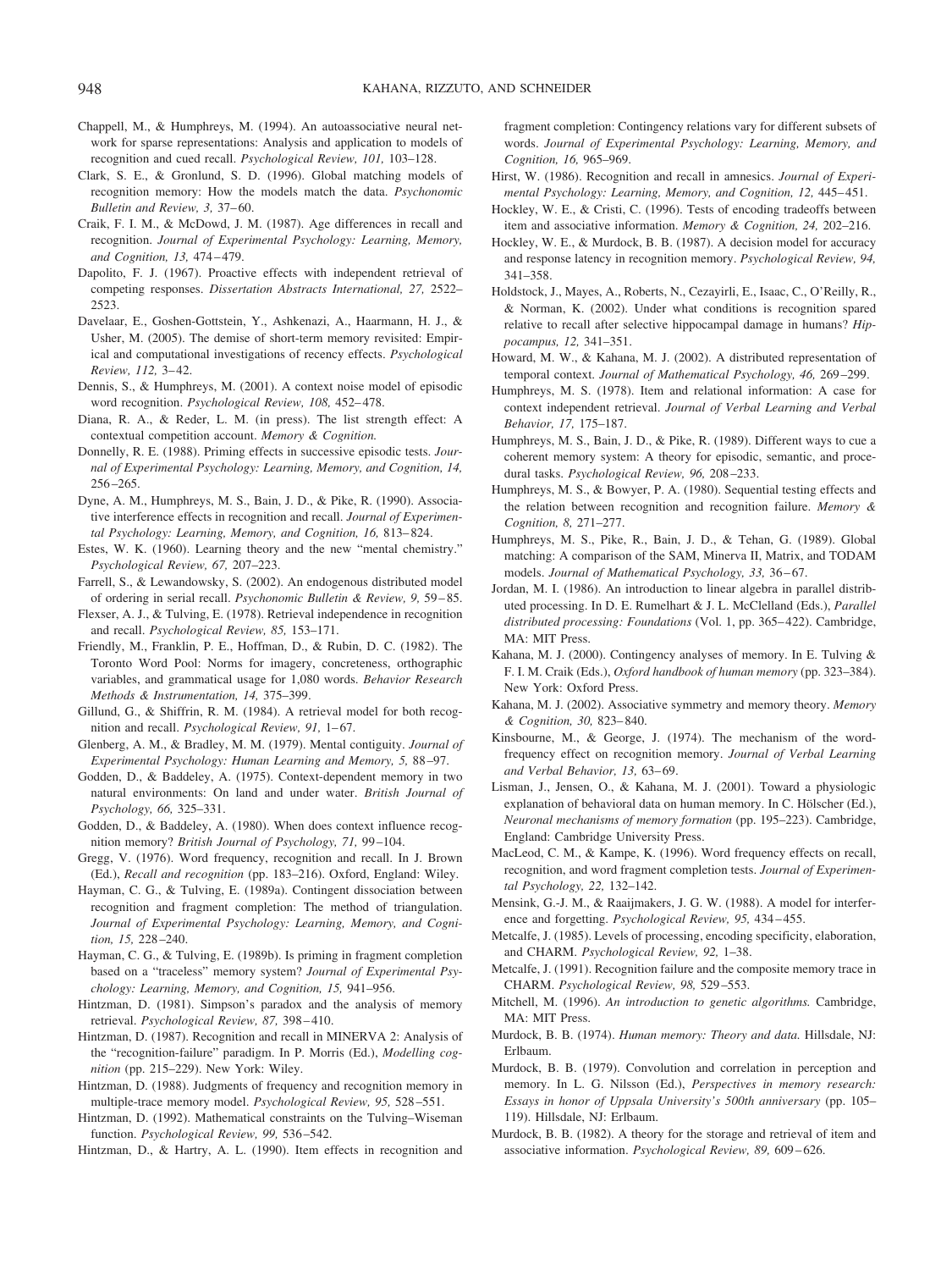- Murdock, B. B. (1992). Item and associative information in a distributed memory model. *Journal of Mathematical Psychology, 36,* 68–99.
- Murdock, B. B. (1995). Similarity in a distributed memory model. *Journal of Mathematical Psychology, 39,* 251–264.
- Murdock, B. B. (1997). Context and mediators in a theory of distributed associative memory (TODAM2). *Psychological Review, 104,* 839–862.
- Murdock, B. B., & Kahana, M. J. (1993). Analysis of the list strength effect. *Journal of Experimental Psychology: Learning, Memory, and Cognition, 19,* 689–697.
- Murdock, B. B., & Lamon, M. (1988). The replacement effect: Repeating some items while replacing others. *Memory & Cognition, 16,* 91–101.
- Murnane, K., & Shiffrin, R. M. (1991). Interference and the representation of events in memory. *Journal of Experimental Psychology: Learning, Memory, and Cognition, 17,* 855–874.
- Nilsson, L. G., & Gardiner, J. M. (1991). Memory theory and the boundary conditions of the Tulving–Wiseman law. In W. E. Hockley & S. Lewandowsky (Eds.), *Relating theory and data: Essays on human memory in honor of Bennet B. Murdock* (pp. 57–74). Hillsdale, NJ: Erlbaum.
- Nilsson, L. G., & Gardiner, J. M. (1993). Identifying exceptions in a database of recognition failure studies from 1973 to 1992. *Memory & Cognition, 21,* 397–410.
- Nilsson, L. G., Law, J., & Tulving, E. (1988). Recognition failure of recallable unique names: Evidence for an empirical law of memory and learning. *Journal of Experimental Psychology: Learning, Memory, and Cognition, 14,* 266–277.
- Norman, K. A. (2002). Differential effects of list strength on recollection and familiarity. *Journal of Experimental Psychology: Learning, Memory, and Cognition, 28,* 1083–1094.
- Norman, K. A., & O'Reilly, R. C. (2003). Modeling hippocampal and neocortical contributions to recognition memory: A complementary learning systems approach. *Psychological Review, 110,* 611–646.
- Ostergaard, A. L. (1992). A method for judging measures of stochastic dependence: Further comments on the current controversy. *Journal of Experimental Psychology: Learning, Memory, and Cognition, 18,* 413– 420.
- Pike, R. (1984). Comparison of convolution and matrix distributed memory systems for associative recall and recognition. *Psychological Review, 91,* 281–294.
- Ratcliff, R., Clark, S. E., & Shiffrin, R. M. (1990). List-strength effect: I. Data and discussion. *Journal of Experimental Psychology: Learning, Memory, and Cognition, 16,* 163–178.
- Reder, L. M., Nhouyvanisvong, A., Schunn, C. D., Ayers, M. S., Angstadt, R., & Hiraki, K. A. (2000). A mechanistic account of the mirror effect for word frequency: A computational model of remember-know judgments in a continuous recognition paradigm. *Journal of Experimental Psychology: Learning, Memory, and Cognition, 26,* 294–320.
- Rizzuto, D. S., & Kahana, M. J. (2001). An autoassociative neural network model of paired associate learning. *Neural Computation, 13,* 2075–2092.
- Schwartz, R. M., & Humphreys, M. S. (1974). Recognition and recall as a function of instructional manipulations of organization. *Journal of Experimental Psychology, 102,* 517–519.
- Shiffrin, R. M., & Steyvers, M. (1997). A model for recognition memory: REM—Retrieving effectively from memory. *Psychonomic Bulletin and Review, 4,* 145.
- Shimamura, A. P. (1985). Problems with the finding of stochastic independence as evidence for multiple memory systems. *Bulletin of the Psychonomic Society, 23,* 506–508.
- Tulving, E. (1968). Theoretical issues in free recall. In T. R. Dixon & D. L. Horton (Eds.), *Verbal behavior and general behavior theory* (pp. 2–36). Englewood Cliffs, NJ: Prentice Hall.
- Tulving, E. (1983). *Elements of episodic memory.* New York: Oxford University Press.
- Tulving, E., & Hastie, R. (1972). Inhibition effects of intralist repetition in free recall. *Journal of Experimental Psychology, 92,* 297–304.
- Tulving, E., & Hayman, C. G. (1995). On measurement of priming: What is the correct baseline? *European Journal of Cognitive Psychology, 7,* 13–18.
- Tulving, E., & Schacter, D. L. (1990, Jan 19). Priming and human memory systems. *Science, 247,* 301–305.
- Tulving, E., Schacter, D. L., & Stark, H. A. (1982). Priming effects in word-fragment completion are independent of recognition memory. *Journal of Experimental Psychology: Learning, Memory, and Cognition, 8,* 336–342.
- Tulving, E., & Thompson, D. M. (1973). Encoding specificity and retrieval processes in episodic memory. *Psychological Review, 80,* 352–373.
- Tulving, E., & Wiseman, S. (1975). Relation between recognition and recognition failure of recallable words. *Bulletin of the Psychonomic Society, 6,* 79–82.
- Vargha-Khadem, F., Gadian, D. G., Watkins, K. E., Connely, A., Van Paesschen, W., & Mishkin, M. (1997, July 18). Differential effects of early hippocampal pathology on episodic and semantic memory. *Science, 277,* 376–380.
- Verde, M. F., & Rotello, C. M. (2004). Strong memories obscure weak memories in associative recognition. *Psychonomic Bulletin & Review, 11,* 1062–1066.
- Weber, E. U. (1988). Expectation and variance of item resemblance distributions in a convolution–correlation model of distributed memory. *Journal of Mathematical Psychology, 32,* 1–43.
- Weber, E. U., & Murdock, B. B. (1989). Priming in a distributed memory system: Implications for models of implicit memory. In S. Lewandowsky, J. C. Dunn, & K. Kirsner (Eds.), *Implicit memory: Theoretical issues* (pp. 87–89). Hillsdale, NJ: Erlbaum.
- Wiseman, S., & Tulving, E. (1976). Encoding specificity: Relation between recall superiority and recognition failure. *Journal of Experimental Psychology: Human Learning and Memory, 2,* 349–361.
- Wolford, G. (1971). Function of distinct associations for paired-associate performance. *Psychological Review, 78,* 303–313.
- Yonelinas, A. P. (1996). Dissociating recollection and familiarity in recognition memory. *Dissertation Abstracts International, 57,* 2193.
- Yonelinas, A. P. (1997). Recognition memory ROCs for item and associative information: The contribution of recollection and familiarity. *Memory & Cognition, 25,* 747–763.
- Yonelinas, A. P., Kroll, N. E. A., Dobbins, I. G., Lazzara, M., & Knight, R. T. (1998). Recollection and familiarity deficits in amnesia: Convergence of remember-know, process dissociation, and receiver operating characteristic data. *Neuropsychology, 12,* 323–339.

(*Appendixes follow*)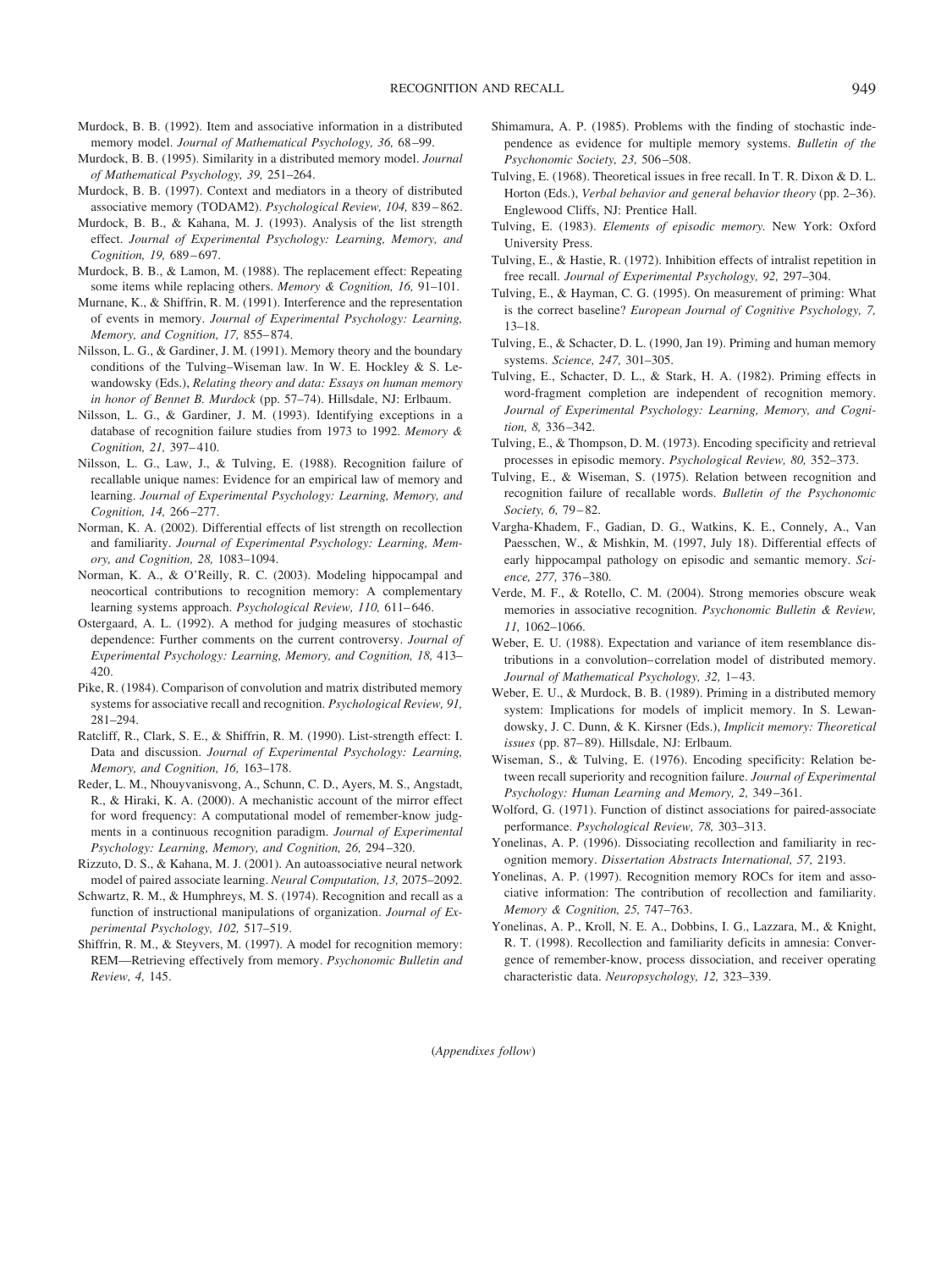### Appendix A

### Solving for the Correlation Between Recognition and Recall

This appendix derives expressions for the theoretical correlation between item recognition and cued recall in the global- and local-match variants of the convolution–correlation and matrix memory models. These derivations rely on component level variance and covariance expressions presented in Appendix B.

#### Global-Match Convolution–Correlation Model

Following Murdock (1982), the memory vector sums the item and heteroassociative information for all of the word pairs in the list. Assuming, as is common, that memory is reset at the start of each list yields the following storage equation for a list of *L* word pairs:

$$
\mathbf{m} = \sum_{i=1}^L (\mathbf{f}_i + \mathbf{g}_i + \mathbf{f}_i * \mathbf{g}_i).
$$

Cued recall is achieved by probing the memory vector with either **f** or **g** for retrieval of its mate.

$$
\mathbf{f}_j \# \mathbf{m} = \mathbf{f}_j \# \mathbf{f}_j + \mathbf{f}_j \# \mathbf{g}_j + \mathbf{f}_j \ast \mathbf{g}_j + \sum_{i \neq j}^{L} (\mathbf{f}_j \# \mathbf{f}_i + \mathbf{f}_j \# \mathbf{g}_i + \mathbf{f}_j \# \mathbf{f}_i \ast \mathbf{g}_i).
$$

The correlation of an item with itself (e.g.,  $f_j \# f_j$ ) yields the vector  $\delta =$  $( \ldots, x, 1, x, \ldots)$  with  $E(x) = 0$  and  $V(x) = 1/N$ . For large N,  $\delta \approx ( \ldots, 0, 1, \ldots)$ 1, 0, . . .). Similarly, the correlation of two different random vectors (e.g., **f***j* #**g***<sup>j</sup>* ) is a vector whose elements all have an expected value of zero. Consequently, for large *N*,  $\mathbf{f}_j \text{#m} \approx \mathbf{f}_j \text{#f}_j * \mathbf{g}_j = \delta * \mathbf{g}_j = \mathbf{g}_j$ . Thus, regardless of the number of associations stored in the memory vector, an approximate representation of the target item can be recovered. To retrieve the desired item, the noisy retrieved information must be cleaned up. Automatic deblurring is not a feature of the linear DMMs considered here. Nonetheless, one can compute recall probabilities by comparing the retrieved information with a lexicon of possible target items. The most similar item (as measured by the dot product) that falls within a region around the expected value of the target item is chosen as the retrieved item.

Recognition decisions are based on the resemblance of a probe item with the memory vector. For instance, if  $g$  is a probe item, the dot product  $g \cdot$ **m** provides a measure of the "strength" of item **g.** This strength can serve as input to a decision system for recognition judgments (e.g., Hockley & Murdock, 1987). Although the expected dot product of vectors representing items (**f** or **g**), heteroassociations (**f**  $*$ **g**), and autoassociations (**f** $*$ **f**) is zero (i.e.,  $E[(\mathbf{f} * \mathbf{f}) \cdot (\mathbf{f} * \mathbf{g})] = E[\mathbf{f} \cdot (\mathbf{f} * \mathbf{g})] = E[\mathbf{f} \cdot (\mathbf{f} * \mathbf{f})] = 0$ ), this does not imply independence of recognition and recall (contrary to Murdock, 1982).

The correlation between recall and recognition is given by

Table A1

$$
\rho = \frac{\text{cov}[g \cdot m, (f \# m) \cdot g]}{\sqrt{\text{var}[g \cdot m] \text{var}[(f \# m) \cdot g]}} = \frac{\text{cov}[g \cdot m, (f * g) \cdot m]}{\sqrt{\text{var}[g \cdot m] \text{var}[(f * g) \cdot m]}}.
$$

This simplification is achieved by using the recognition–recall identity for convolution models (Murdock, 1992). To determine this correlation, variance and covariance expressions are derived. To compute the total covariance, we break it down into components. Those components that result in nonzero covariances are shown in Table A1.

The values for *A*1 and *A*2 are derived in Appendix B. The total covariance is given by  $cov[(\mathbf{f} \mathbf{y} \cdot \mathbf{g} \mathbf{y}) \cdot \mathbf{m}, \mathbf{g} \mathbf{y} \cdot \mathbf{m}] = 3.75N^{-1} + N^{-2} + 0.25N^{-3}$ . The variance of the recognition term and recall terms, calculated using expressions derived in Weber (1988), are given in Table 2.

In this and subsequent models, interitem similarity is modeled by generating random vectors that have a correlation,  $\rho$ , to a hidden prototype vector. If **z** denotes the prototype vector and exemplars  $f = \rho z$  +  $\sqrt{1-\rho^2}$ **u**, and **g** =  $\rho$ **z** +  $\sqrt{1-\rho^2}$ **v**, then  $E[\mathbf{f} \cdot \mathbf{g}] = \rho^2$  (for details, see Murdock, 1995). In several of the simulations reported in the body of the text, interitem similarity was modeled according to these equations. The derivations presented in this appendix do not consider interitem similarity.

#### Local-Match Convolution–Correlation Model

Following Metcalfe (1985), the memory vector sums the autoassociative and heteroassociative information for all of the word pairs in the list. The storage equation is given by

$$
\mathbf{m} = \sum_{i=1}^{L} (\mathbf{f}_i * \mathbf{f}_i + \mathbf{g}_i * \mathbf{g}_i + 2\mathbf{f}_i * \mathbf{g}_i) = \sum_{i=1}^{L} (\mathbf{f}_i + \mathbf{g}_i)^{*2}.
$$

Cued recall is achieved by probing the memory vector with either **f** or **g** for retrieval of its mate:  $\mathbf{f}_j \mathbf{Hm} = \mathbf{f}_j + 2\mathbf{g}_j + \text{noise}$ . Because autoassociative information is stored in memory, the retrieved information consists of both the probe and the target items. Response probability is proportional to the resemblance of the retrieved information to the target item:  $(f#m) \cdot g =$  $(f * g) \cdot m$ .

Recognition decisions are based on a two-stage process: First, the probe is correlated with the memory vector to retrieve the associated information,  $\mathbf{r} = \mathbf{g}_j \mathbf{H} \mathbf{m} = 2\mathbf{f}_j + \mathbf{g}_j + \text{noise}$ . Next, the retrieved information is matched against the probe item,  $\mathbf{r} \cdot \mathbf{g}_j$ . If its resemblance to the retrieved information exceeds some criterion, the probe is recognized.

This recognition process is referred to as a *local-match process* because only the recovered information enters the memory comparison. In contrast, a *global-match process,* compares the probe item with all of the items stored in the memory trace.

|      | Covariance Terms for the Global-Match Convolution Model |                   |                         |                                      |
|------|---------------------------------------------------------|-------------------|-------------------------|--------------------------------------|
| Term | $\mathbf{f} \cdot (\mathbf{f} * \mathbf{g})$            | $g \cdot (f * g)$ | $(f * g) \cdot (f * g)$ | $\mathbf{u} \cdot (\mathbf{f} \cdot$ |

| Term                                         | $f \cdot (f * g)$ | $g \cdot (f * g)$ | $(f * g) \cdot (f * g)$ | $\mathbf{u} \cdot (\mathbf{f} * \mathbf{g})$ | $(f * g) \cdot (u * u)$ |
|----------------------------------------------|-------------------|-------------------|-------------------------|----------------------------------------------|-------------------------|
| $f \cdot f$                                  |                   |                   |                         |                                              |                         |
| $f \cdot g$                                  |                   |                   |                         |                                              |                         |
| $f \cdot (f * g)$                            |                   |                   |                         |                                              |                         |
| $f \cdot u$                                  |                   |                   |                         |                                              |                         |
| $\mathbf{f} \cdot (\mathbf{u} * \mathbf{v})$ |                   |                   |                         |                                              |                         |

*Note.* Nonzero terms are derived in Appendix B.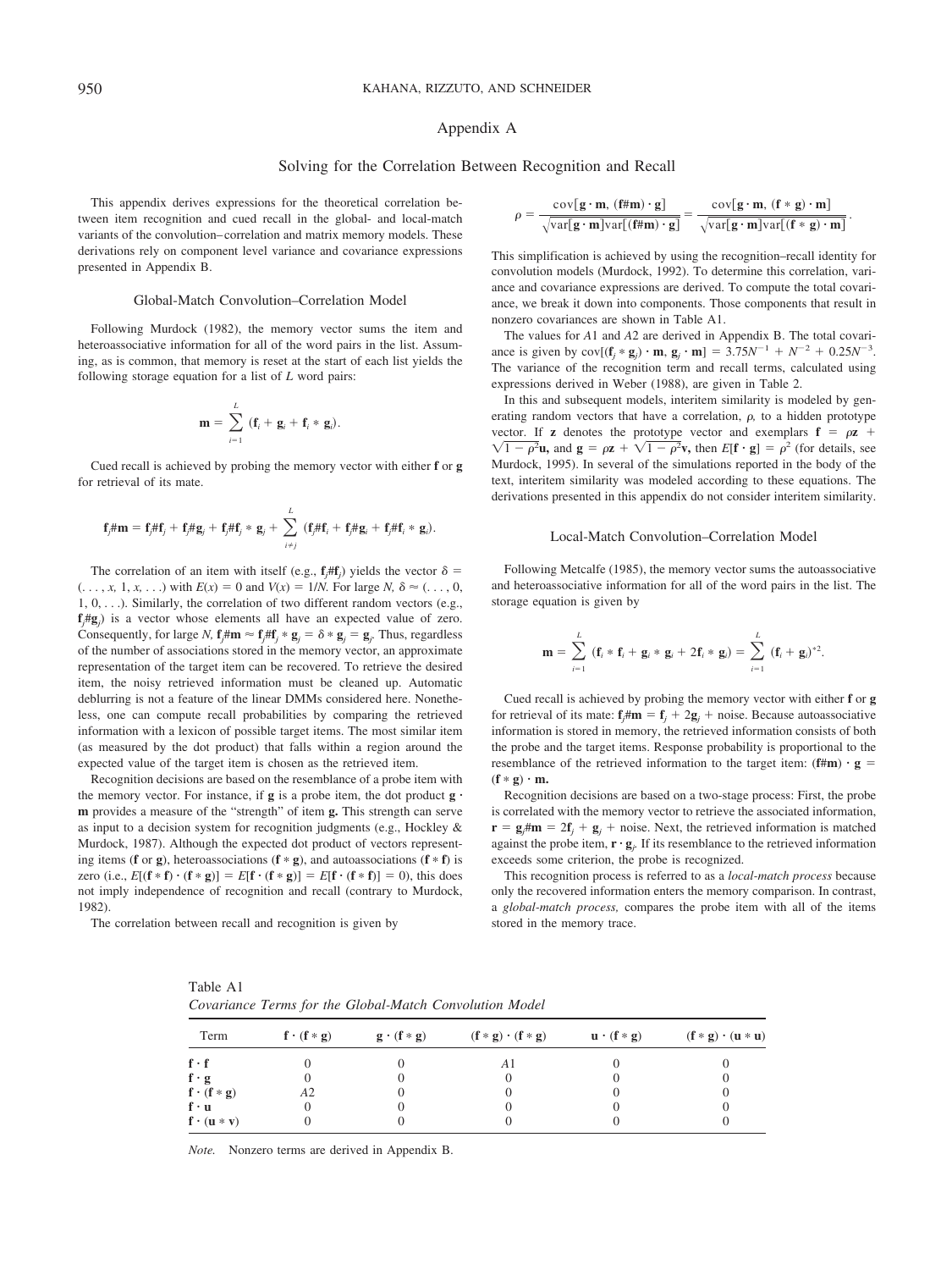| Term                    |    | $(f * g) \cdot (f * f)$ $(f * g) \cdot (g * g)$ |    | $(f * g) \cdot (f * g)$ $(f * g) \cdot (u * v)$ $(f * g) \cdot (u * v)$ |  |
|-------------------------|----|-------------------------------------------------|----|-------------------------------------------------------------------------|--|
| $(f * f) \cdot (f * f)$ |    |                                                 | B1 |                                                                         |  |
| $(f * f) \cdot (g * g)$ |    |                                                 | B2 |                                                                         |  |
| $(f * f) \cdot (f * g)$ | B3 | <i>B</i> 4                                      |    | B5                                                                      |  |
| $(f * f) \cdot (u * u)$ |    | $\left( \right)$                                | B6 |                                                                         |  |
| $(f * f) \cdot (u * v)$ |    |                                                 |    |                                                                         |  |

Table A2 *Covariance Terms for the Local-Match Convolution Model*

*Note.* Nonzero terms are derived in Appendix B.

Using the recognition–recall identity (Murdock, 1992), the correlation coefficient between item recognition and cued recall is given by

$$
\rho = \frac{\text{cov}[(\mathbf{f}_j * \mathbf{f}_j) \cdot \mathbf{m}, (\mathbf{f}_j * \mathbf{g}_j) \cdot \mathbf{m}]}{\sqrt{\text{var}[(\mathbf{f}_j * \mathbf{f}_j) \cdot \mathbf{m}]\text{var}[(\mathbf{f}_j * \mathbf{g}_j) \cdot \mathbf{m}]}}.
$$
(A1)

The total covariance is obtained by summing all pairwise covariances. Each nonzero pairwise covariance is indicated in Table A2.

The values for *B*1–*B*6 are derived in Appendix B. The variance terms, calculated using expressions derived in Weber (1988), are given in Table 2. Substituting the variance and covariance expressions into Equation A1 then gives the correlation between item recognition and cued recall.

#### Global-Match Matrix Model

The matrix model of Humphreys, Bain, and Pike (1989) extends the formalism proposed by Anderson (1970) to a full-fledged model of item and associative recognition, cued recall, fragment cued recall, and a variety of other tasks. The matrix model is structurally similar to Murdock's (1982) global-match convolution model. The major difference is that the Humphreys et al. model uses context-to-item associations to model the distinction between episodic and semantic memory. To facilitate comparison across the four models, we implement a version of the matrix model that does not incorporate context. We therefore write the storage equation as

$$
W = \sum_{i=1}^{L} (\mathbf{f}_i \mathbf{g}_i' + \mathbf{g}_i \mathbf{f}_i' + \mathbf{f}_i \mathbf{r}_i' + \mathbf{r}_i \mathbf{g}_i').
$$

Probability of successfully recognizing item **g** is proportional to the match of **g** with the memory matrix; symbolically,  $(\mathbf{rg}_p') \cdot W$ , where the dot notation is used to take a dot circle product of matrices.

For cued recall, the probe is multiplied with the memory matrix to get an approximate representation of the target item. The match of the retrieved item with the memory information  $(Wf_p) \cdot g'_p$  then determines the probability of successful cued recall. Expanding at the component level reveals an associative recognition–cued recall identity for the matrix model:

$$
Wf_p \cdot g'_p = \sum_{k=1}^N \left( \sum_{j=1}^N \sum_{i=1}^L (f'_j g'_k + g'_j f'_k + f'_j + g'_k) f''_k \right) g''_j
$$
  
= 
$$
\sum_{k=1}^N \sum_{j=1}^N W_{jk} f''_k g''_j = g_p f'_p \cdot W.
$$

Consequently, the correlation between item recognition and cued recall can be written as follows:

$$
\rho = \frac{\text{cov}(W\mathbf{f}_p \cdot \mathbf{g}'_{p} \cdot W \cdot \mathbf{r}\mathbf{g}'_{p})}{\sqrt{\text{var}(W\mathbf{f}_p \cdot \mathbf{g}'_{p}]\text{var}(W \cdot \mathbf{r}\mathbf{g}'_{p})}} = \frac{\text{cov}(W \cdot \mathbf{g}_p \mathbf{f}'_{p} \cdot W \cdot \mathbf{r}\mathbf{g}'_{p})}{\sqrt{\text{var}(W \cdot \mathbf{g}_p \mathbf{f}'_{p}]\text{var}(W \cdot \mathbf{r}\mathbf{g}'_{p})}}
$$

### Local-Match Matrix Model

Matrix products can be used to support either autoassociation or heteroassociation. Following Rizzuto and Kahana (2001), we consider a matrix model that uses the autoassociation of a sum of items to store both autoassociative and heteroassociative information. This shares the property of associative symmetry (Kahana, 2002; Rizzuto & Kahana, 2001) with the convolution models. That is, the *F*–*G* association will be just as strong as the *G*–*F* association. The storage equation for this model is given by

$$
W = \sum_{i=1}^{L} (\mathbf{f}_i + \mathbf{g}_i)(\mathbf{f}_i + \mathbf{g}_i)'.
$$

As in the local-match convolution model, recognition decisions are based on a two-stage process: First, the cue item retrieves the stored trace. Second, this retrieved information is matched against the cue  $W\mathbf{g}_p \cdot \mathbf{g}_p$ . If the item was successfully stored, the retrieved information should be similar to the probe item. The information supporting item recognition performance is proportional to

$$
\sum_{j=1}^{N} \sum_{k=1}^{N} \sum_{i=1}^{L} (f_{j}^{i}g_{k}^{i}g_{k}^{p} + g_{j}^{i}f_{k}^{i}g_{j}^{p}g_{k}^{p} + f_{j}^{i}f_{k}^{i}g_{j}^{p}g_{k}^{p} + g_{j}^{i}g_{k}^{i}g_{j}^{p}g_{k}^{p})
$$

Cued recall works exactly as it does in the global-match matrix model the probe is multiplied with the memory matrix to get an approximate representation of the target item. The match of the retrieved item with the memory information then determines the probability of successful cued recall. The information supporting cued-recall performance is proportional to

$$
\sum_{j=1}^N \sum_{k=1}^N \sum_{i=1}^L (f_j^i g_k^i f_j^p g_k^p + g_j^i f_k^i f_j^p g_k^p + f_j^i f_k^i f_j^p g_k^p + g_j^i g_k^i f_j^p g_k^p).
$$

The variance and covariance terms for the local-match matrix model are derived in Appendix B.

(*Appendixes continue*)

.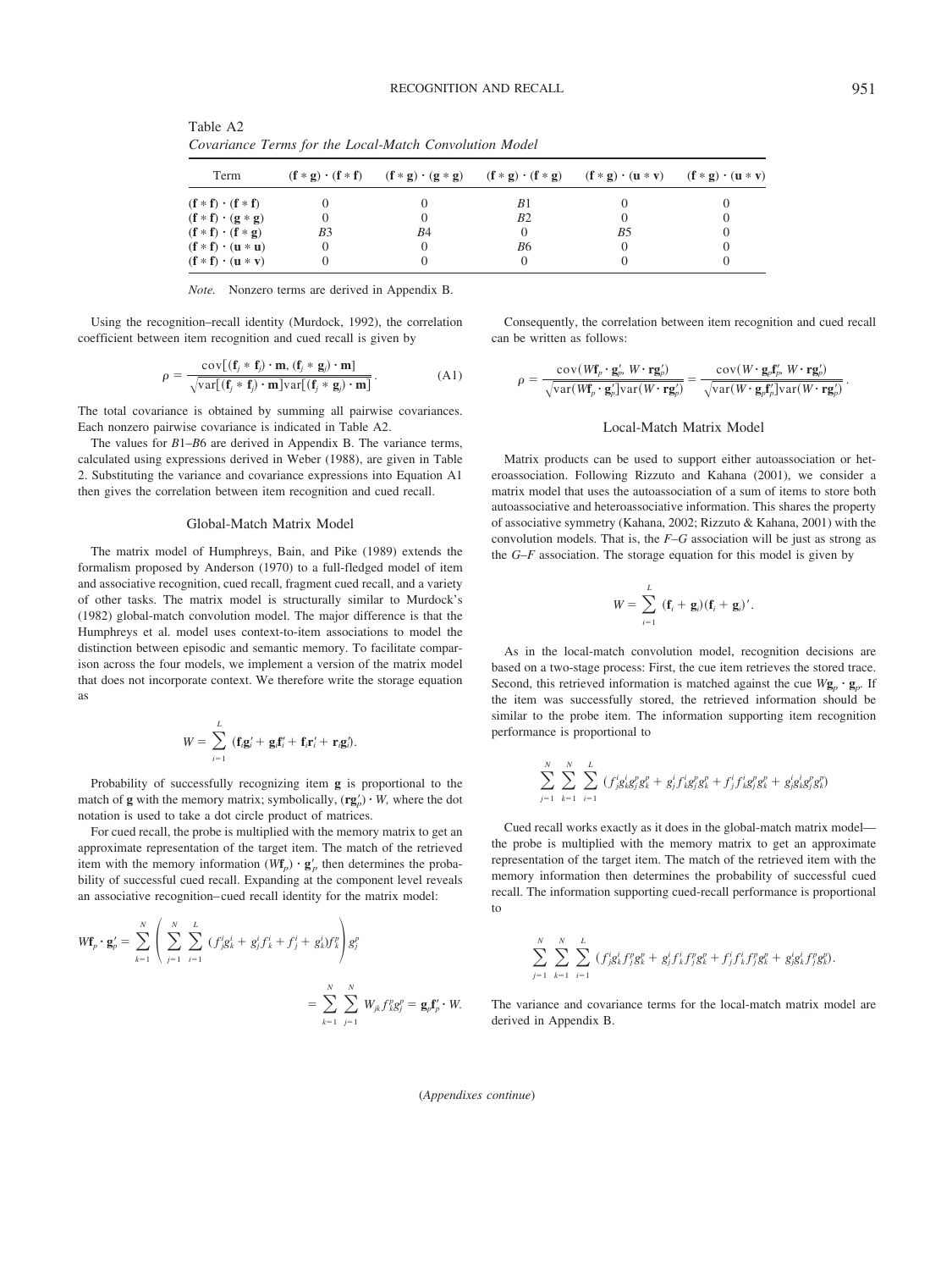# Appendix B

# Variance and Covariance Derivations

This appendix derives variance and covariance components of item and associative information supporting recognition and recall. *W, X, Y,* and  $Z \sim \mathcal{N}(0, 1/N)$ denote independent and identically distributed random variables. Boldfaced symbols **f, g, u,** and **v** denote vectors, *L* denotes list length (in pairs), **m** is a memory vector, *W* is a memory/weight matrix, and **f**' denotes the transpose of **f**.

Using the moment-generating function,  $M_x(\theta) = e^{(1/2)\sigma^2 \theta^2}$ , one can derive the expectations for any power of a Gaussian random variable. Expanding this function as a Taylor series and then differentiating at zero yields the following:  $E(X^{2n+1}) = 0$  and  $E(X^{2n}) = \sigma^{2n}(2n)!/2^{n}n!$ ,  $n \in \mathbb{Z}$ . Expectations of even powers of *X* are given by  $E(X^2) = \sigma^2$ ,  $E(X^4) = 3\sigma^4$ ,  $E(X^6) = 15\sigma^6$ ; for odd powers of *X* the expectation is zero.

In counting terms, the total number of terms in  $(f * g) \cdot (u * v)$  is given by  $(2N^3 + 4N^2 + N)/3$ . For the means and variances of the convolution– correlation models, component terms have already been derived by Weber (1988) and are not given here.

$$
cov[(\mathbf{f} * \mathbf{g}) \cdot (\mathbf{f} * \mathbf{g}), \mathbf{f} \cdot \mathbf{f}] = N^2 cov(X^2 Y^2, X^2) = \frac{2}{N}
$$
  
\n
$$
cov[(\mathbf{f} * \mathbf{g}) \cdot \mathbf{f}, (\mathbf{f} * \mathbf{g}) \cdot \mathbf{f}] = Ncov(X^2 Y, X^2 Y)
$$
  
\n
$$
+ (N^2 - N)cov(X^2 Y, Z^2 Y)
$$
  
\n
$$
+ (0.75N^2 - N)cov(X Y Z, XYZ)
$$
  
\n
$$
= \frac{7N^2 + 4N + 1}{4N^3}
$$

 $cov[(\mathbf{f} * \mathbf{f}) \cdot (\mathbf{f} * \mathbf{f}), (\mathbf{f} * \mathbf{g}) \cdot (\mathbf{f} * \mathbf{g})] = N^2 cov(X^4, X^2 Y^2)$ 

$$
+ 2N(N^2 - N)2\text{cov}(X^2Y^2, X^2Z^2) = 8N^{-1} + 4N^{-2}
$$

 $cov[(\mathbf{f} * \mathbf{f}) \cdot (\mathbf{g} * \mathbf{g}), (\mathbf{f} * \mathbf{g}) \cdot (\mathbf{f} * \mathbf{g})] = Ncov[X^2Y^2, X^2Y^2]$ 

+ 2(
$$
N^2 - N
$$
)cov( $X^2Y^2$ ,  $X^2Z^2$ ) + 4( $N^2 - N$ )cov( $XYZW$ ,  $XYZW$ ) =  $8N^{-2}$   
cov[( $f * g$ ) · ( $f * f$ ), ( $f * g$ ) · ( $f * f$ )]

$$
= N\text{cov}(X^{3}Y, X^{3}Y) + 4(N^{2} - N)\text{cov}(X^{3}Y, Z^{2}XY)
$$
  
+ 
$$
\left( 4(N^{2} - N) + \frac{(N-1)^{2}}{2} \right) \text{cov}(X^{2}YZ, X^{2}YZ)
$$
  
+ 
$$
4(N^{2} - N)(N - 2)\text{cov}(X^{2}YZ, W^{2}YZ)
$$
  
+ 
$$
\frac{4N^{3} - 7N^{2} + 14N - 3}{12} \text{cov}(WXYZ, WXYZ)
$$

$$
\frac{1}{2} \qquad \qquad \text{cov}(WXYZ, WXYZ) \\
= \frac{32N^3 + 67N^2 - 92N + 3}{6N^4}
$$

 $cov[(\mathbf{f} * \mathbf{g}) \cdot (\mathbf{f} * \mathbf{f}), (\mathbf{f} * \mathbf{g}) \cdot (\mathbf{g} * \mathbf{g})]$ 

-

= 
$$
Ncov(X^3Y, Y^3X) + 4(N^2 - N)cov(X^3Y, XYZ^2)
$$
  
+  $4(N^2 - N)(N - 1)cov(X^2YZ, W^2YZ)$   
+  $\frac{(N-1)^2}{2}cov(X^2YZ, W^2YZ) = \frac{8N^3 + 9N^2 + 1}{2N^4}$   
 $cov[(\mathbf{f} * \mathbf{g}) \cdot (\mathbf{u} * \mathbf{u}), (\mathbf{f} * \mathbf{g}) \cdot (\mathbf{f} * \mathbf{f})]$ 

$$
= N \text{cov}(X^{3}Y, W^{2}XY) + (N^{2} - N)2 \text{cov}(X^{2}YZ, W^{2}YZ)
$$

$$
+ \frac{(N-1)^{2}}{2} \text{cov}(X^{2}YZ, W^{2}YZ) = \frac{5N^{2} + 1}{2N^{4}}
$$

 $cov[(\mathbf{f} * \mathbf{f}) \cdot (\mathbf{u} * \mathbf{u}), (\mathbf{f} * \mathbf{g}) \cdot (\mathbf{f} * \mathbf{g})]$ 

$$
= N \text{cov}[X^2 Y^2, X^2 Z^2] + (N^2 - N) \text{cov}(X^2 Y^2, X^2 Z^2) = 2N^{-2}
$$

 $cov[W \cdot (\mathbf{g}_p \mathbf{f}'_p), W \cdot (\mathbf{r} \mathbf{g}'_p)]$ 

$$
= \text{cov}\left(\sum_{k=1}^{N} \sum_{j=1}^{N} W_{jk} g_j^p f_k^p \sum_{k=1}^{N} \sum_{j=1}^{N} W_{jk} g_k^p \right)
$$
  

$$
= \text{cov}\left[\sum_{k=1}^{N} \sum_{j=1}^{N} \sum_{i=1}^{L} (f_j^i g_k^i + g_j^i f_k^i + f_j^i + g_k^i) g_j^p f_k^p \sum_{k'=1}^{N} \sum_{j'=1}^{N} (f_j^i g_{k'}^i + g_j^i f_k^i + f_j^i + g_k^i) g_k^p \right]
$$
  

$$
= 2 + 4N^{-1} + 4N^{-2}
$$

 $var[W \cdot (\mathbf{g}'_p \mathbf{f}'_p)]$ 

$$
= \text{var}\left[\sum_{k=1}^{N} \sum_{j=1}^{N} \sum_{i=1}^{L} (f_j^i g_k^i + g_j^i f_k^i + f_j^i + g_k^i) g_j^p f_k^p \right]
$$
  

$$
= \text{cov}\left[\sum_{k=1}^{N} \sum_{j=1}^{N} \sum_{i=1}^{L} (f_j^i g_k^i + g_j^i f_k^i + f_j^i + g_k^i) g_j^p f_k^p \right]
$$
  

$$
\sum_{k'=1}^{N} \sum_{j'=1}^{N} \sum_{i'=1}^{L} (f_j^i g_{k'}^i + g_j^i f_{k'}^i + f_j^i + g_{k'}^i) g_j^p f_{k'}^p \right]
$$
  

$$
= (2L + 6)N^{-1} + (2L + 18)N^{-2} + (2L + 6)N^{-3}
$$

$$
\text{var}(W \cdot \mathbf{rg}_{p}^{'} ) = \text{var}\left[\sum_{k=1}^{N} \sum_{j=1}^{N} \sum_{i=1}^{L} (f_{j}^{i}g_{k}^{i} + g_{j}^{i}f_{k}^{i} + f_{j}^{i} + g_{k}^{i})g_{k}^{p}\right]
$$
\n
$$
= \text{cov}\left[\sum_{k=1}^{N} \sum_{j=1}^{N} \sum_{i=1}^{L} (f_{j}^{i}g_{k}^{i} + g_{j}^{i}f_{k}^{i} + f_{j}^{i} + g_{k}^{i})g_{k}^{p}\right]
$$
\n
$$
= \sum_{k'=1}^{N} \sum_{j'=1}^{N} \sum_{i'=1}^{L} (f_{j}^{i'}g_{k}^{i'} + g_{j}^{i'}f_{k}^{i'} + f_{j}^{i'} + g_{k}^{i'})g_{k}^{p}\right]
$$
\n
$$
= (L+2)N + (L+2) + (2L+5)N^{-1} + (2L+6)N^{-2}
$$

 $cov[(W\mathbf{f}_p) \cdot \mathbf{g}_p, (W\mathbf{g}_p) \cdot \mathbf{g}_p]$ 

$$
= \text{cov}\left(\sum_{k=1}^{N} \sum_{j=1}^{N} \sum_{i=1}^{L} f_{j}^{i} g_{k}^{i} f_{k}^{p} g_{j}^{p} + g_{j}^{i} f_{k}^{i} f_{k}^{p} g_{j}^{p} + f_{j}^{i} f_{k}^{i} f_{k}^{p} g_{j}^{p} + g_{j}^{i} g_{k}^{i} f_{k}^{p} g_{j}^{p},\newline \sum_{k'=1}^{N} \sum_{j'=1}^{L} f_{j}^{i} g_{k}^{i} g_{k}^{p} g_{j}^{p} + g_{j}^{i} f_{k}^{i} g_{k}^{p} g_{j}^{p} + f_{j}^{i} f_{k}^{i} g_{k}^{p} g_{j}^{p} + g_{j}^{i} g_{k}^{i} g_{k}^{p} g_{j}^{p}\right) = 8N^{-1} + (8L + 30)N^{-2} + (12L + 30)N^{-3}
$$